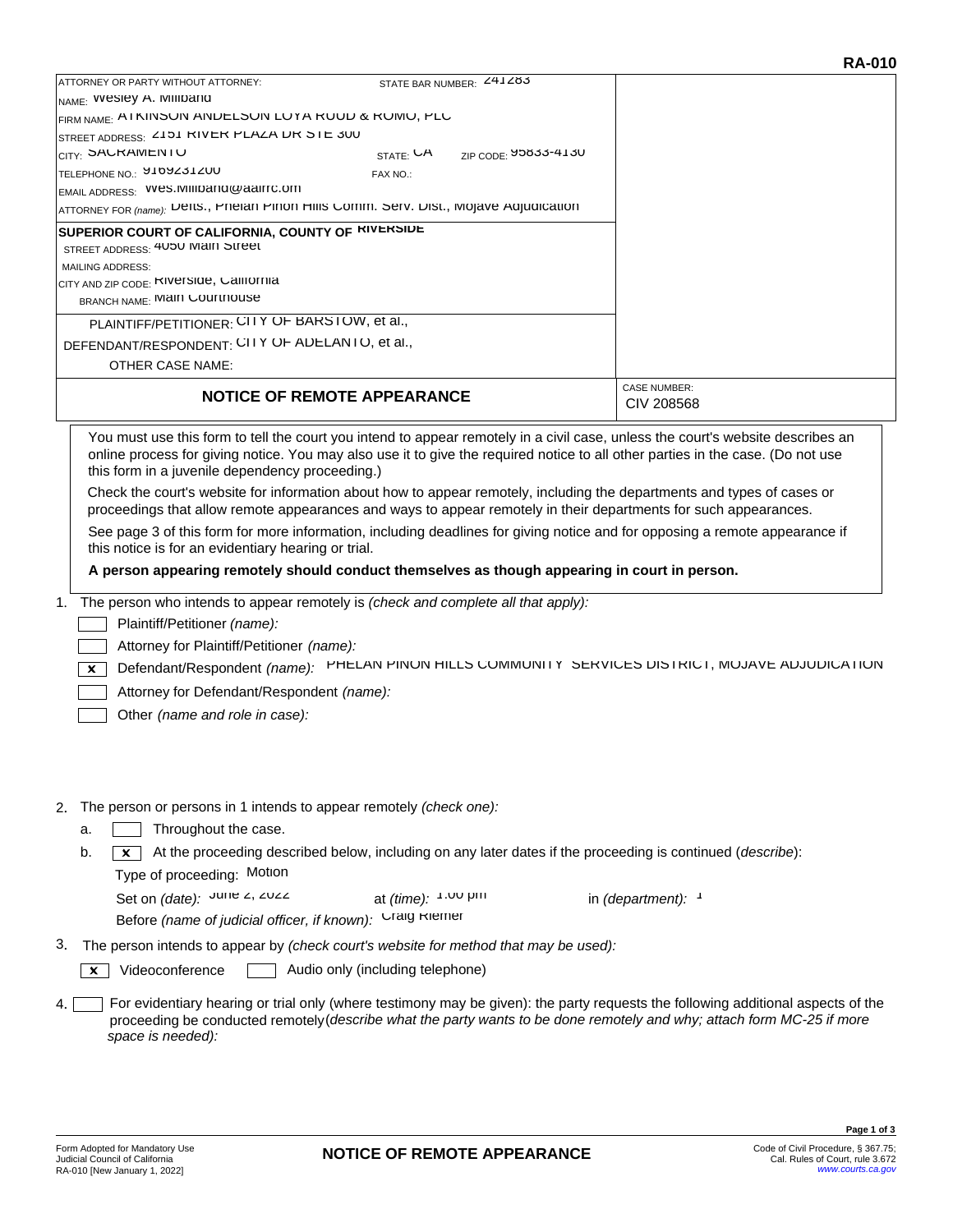| PLAINTIFF: CITY OF BARSTOW, et al.,   | <b>CASE NUMBER:</b> |
|---------------------------------------|---------------------|
| 'DEFENDANT: CITY OF ADELANTO, et al., | CIV 208568          |

5.  $\boxed{\mathbf{x}}$  I agree to keep the proceeding confidential to the same extent as would be required if I were appearing in person.

Date: May 31, 2022

Wesley A. Miliband

(TYPE OR PRINT NAME) (SIGNATURE)



**Notice to Other Parties**

Anyone intending to appear remotely must provide notice to all other parties by the deadlines stated in Cal. Rules of Court, rule 3.672, and described on the next page. Notice may be provided orally, electronically, or by giving the other parties this form in a way to ensure it is received by the applicable deadline. The party must tell the court this was done either by filing a proof of service (this may be done on forms POS-040 or POS-050 for electronic service) or by completing and signing the declaration below.

## **Declaration of Notice**

I gave notice that I intend to appear remotely to the other parties or persons entitled to receive notice in this case as stated below.

- *Complete one item below for each person notice was given to, and enter one of the following options for* "Method of notice" *in c.*
- **Mail**: By mailing them a copy of this form (write the mailing address in d.)
- **Overnight delivery**: By having a copy of this form delivered overnight (write the delivery address in d.)
- **Electronic notice:** By e-mail or text message (write the e-mail or phone number in d.)
- **Phone**: By telling them over the telephone or leaving them voice mail (write the phone number in d.), or
- **In person**: By giving them a copy of this form in person, or by telling them orally in person (write the address in d.)

## 1.  $\boxed{\mathbf{x}}$  Plaintiff/Petitioner

- a. Name: William J. Burnick / Leland McElhaney
- b. Date of notice: May 31, 2022
- c. Method of notice: Electronic notice
- d. Address (mailing, in-person, or email) or phone number: bbrunick@bmblawoffice.com
- 3. Defendant/Respondent
	- a. Name:
	- b. Date of notice:
	- c. Method of notice:
	- d. Address (mailing, in-person, or email) or phone number:
- 5. X Other *(specify):* Mojave Basin Area Watermaster
	- a. Name: Jeffrey D. Ruesch, Manager
	- b. Date of notice: May 31, 2022
	- c. Method of notice: Electronic notice
	- d. Address (mailing, in-person, or email) or phone number: watermaster@mojavewater.org
- 7. Other *(specify):*
	- a. Name:
	- b. Date of notice:
	- c. Method of notice:
	- d. Address (mailing, in-person, or email) or phone number:
- 2. Attorney for:
- a. Name:
- b. Date of notice:
- c. Method of notice:
- d. Address (mailing, in-person, or email) or phone number:
- 4. **Attorney for:**
- a. Name:
- b. Date of notice:
- c. Method of notice:
- d. Address (mailing, in-person, or email) phone number:
- 6. Attorney for:
- a. Name:
- b. Date of notice:
- c. Method of notice:
- d. Address (mailing, in-person, or email) phone number:
- 7. Other *(specify):*
- a. Name:
- b. Date of notice:
- c. Method of notice:
- d. Address (mailing, in-person, or email) or phone number:

If more people were given notice, check here, attach form MC-025, titled as Attachment Notice, and add the information about how and when notice was given to each person.

I declare under penalty of perjury under the laws of the State of California that the foregoing is true and correct. Date: May 31, 2022 Alena Barnet

## Elena Barnett

(TYPE OR PRINT NAME) (SIGNATURE)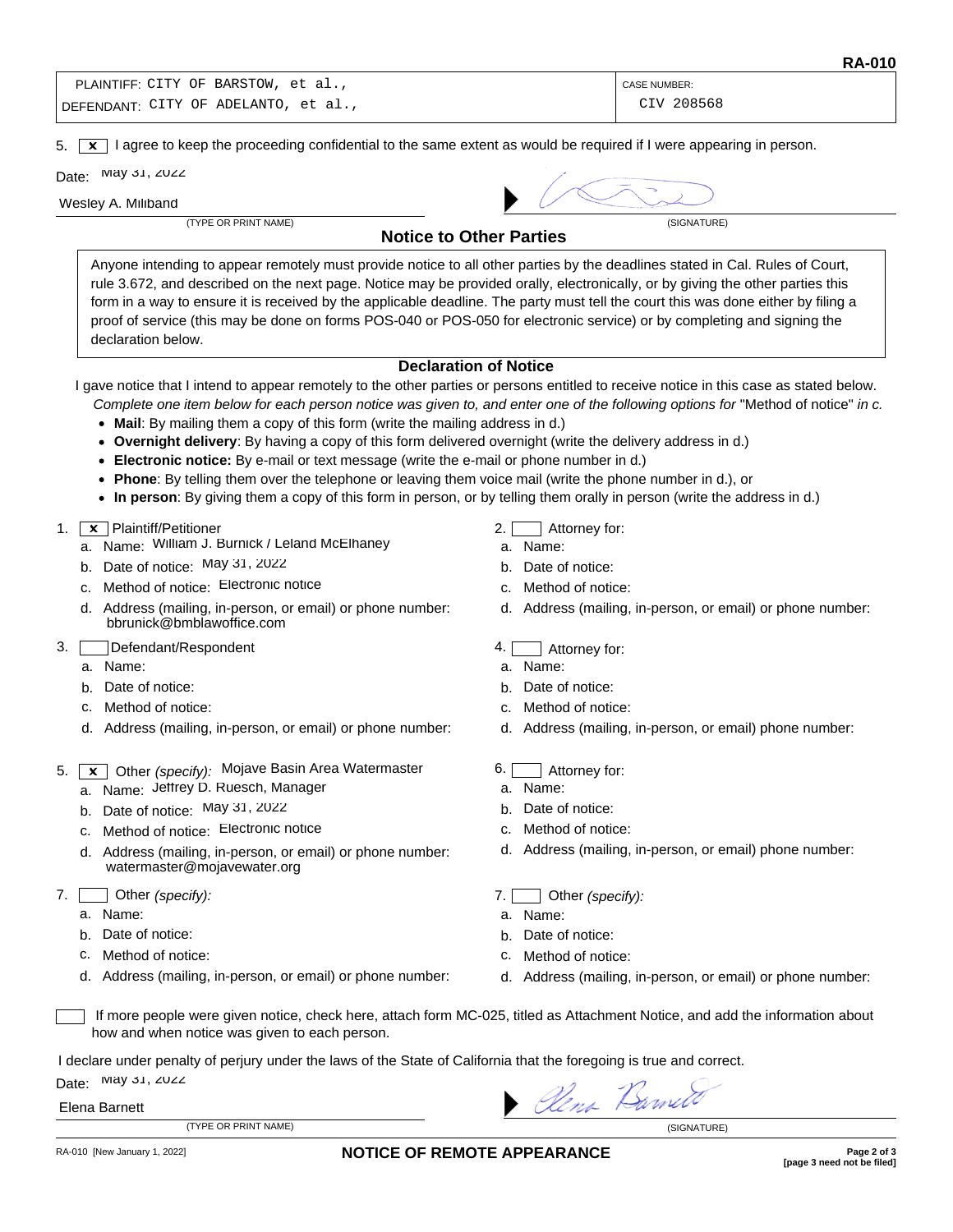## **PROOF OF SERVICE**

## **STATE OF CALIFORNIA } COUNTY OF SAN BERNARDINO}**

I am employed in the County of the San Bernardino, State of California. I am over the age of 18 and not a party to the within action; my business address is 13846 Conference Center Drive, Apple Valley, California 92307.

On May 31, 2022, the document(s) described below were served pursuant to the Mojave Basin Area Watermaster's Rules and Regulations paragraph 8.B.2 which provides for service by electronic mail upon election by the Party or paragraph 10.D, which provides that Watermaster shall mail a postcard describing each document being served, to each Party or its designee according to the official service list, a copy of which is attached hereto, and which shall be maintained by the Mojave Basin Area Watermaster pursuant to Paragraph 37 of the Judgment. Served documents will be posted to and maintained on the Mojave Water Agency's internet website for printing and/or download by Parties wishing to do so.

Document(s) filed with the court and served herein are described as follows:

## **NOTICE OF REMOTE APPEARANCE**

 X (STATE) I declare under penalty of perjury under the laws of the State of California that the above is true and correct.

Executed on May 31, 2022 at Apple Valley, California.

 $\sim$ 

Jeffrey D. Ruesch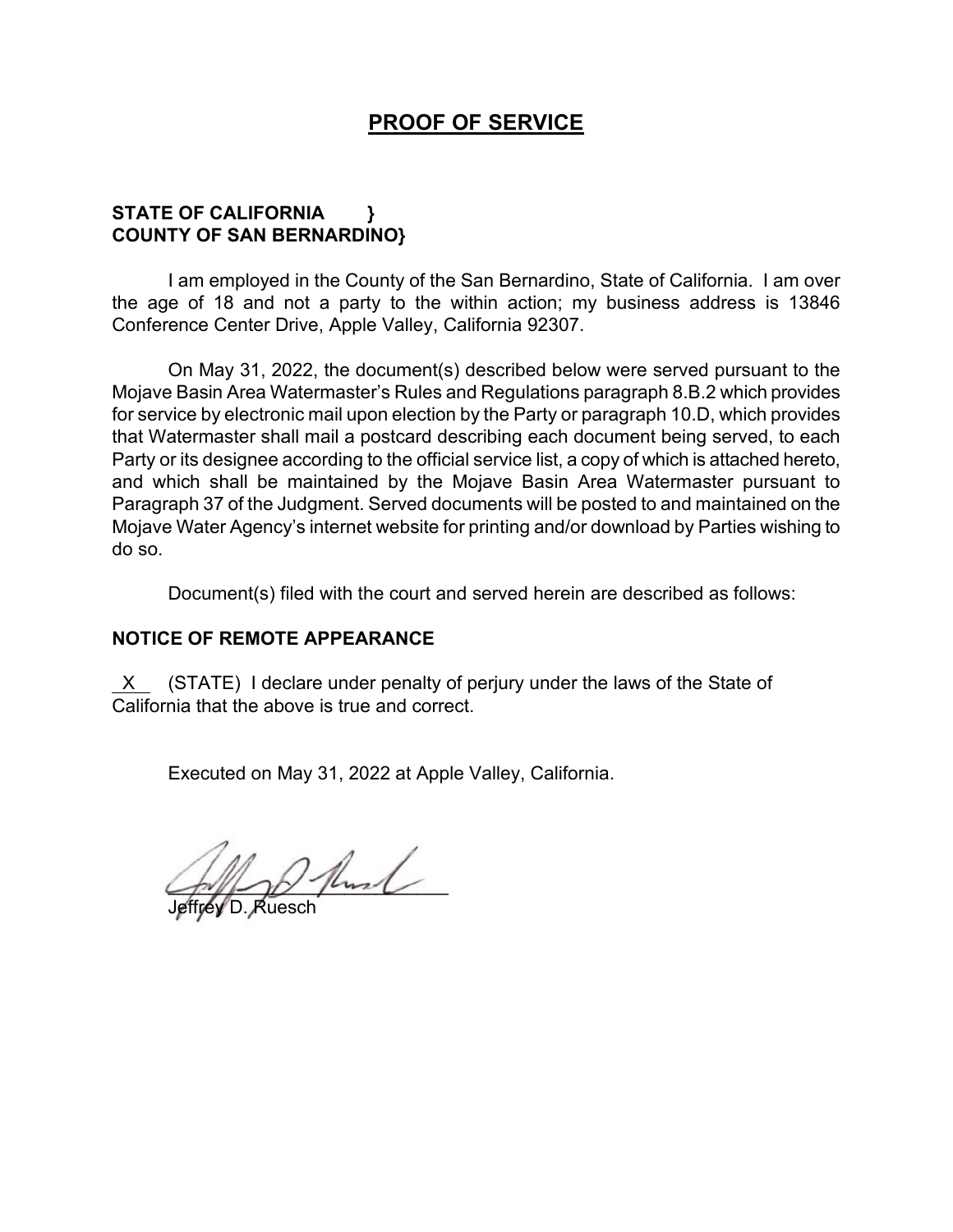35250 Yermo, LLC 11273 Palms Blvd., Ste. D. Los Angeles, CA 90066-2122 Attn: Roberto Munoz

Ades, John and Devon (via email) (adesdevon@gmail.com)

Ahn Revocable Living Trust (via email) P. O. Box 45 Apple Valley, CA 92307-0001 Attn: Chun Soo and Wha Ja Ahn<br>(chunsooahn@naver.com)

Ahn, Chun Soo and Wha Ja (via email) P. O. Box 45 Apple Valley, CA 92307-0001 Attn: Chun Soo Ahn (chunsooahn@naver.com) Ake, Charles J. and Marjorie M.

American States Water Company 160 Via Verde, Ste. 100 San Dimas, CA 91773-5121 Attn: Ana Chavez Anderson, Ross C. and Betty J.

Apple Valley Heights County Water District P. O. Box 938 Apple Valley, CA 92308-0938 Attn: Matthew Patterson

Apple Valley, Town Of 14955 Dale Evans Parkway Apple Valley, CA 92307-3061 Attn: Tina Kuhns Archibek, Eric

Atchison, Topeka, Santa Fe Railway Company (via email) 602 s. Ferguson Avenue Bozeman, MT 59718-6483 Attn: Deborah Stephenson (stephenson@dmsnaturalresources.com)

Bar H Mutual Water Company (via email) P. O. Box 844 Lucerne Valley, CA 92356-0844 Attn: Daniel Shaw (barhwater@gmail.com) Barber, James B.

Baron, Susan and Palmer, Curtis 141 Road 2390 Aztec, NM 87410-9322 Attn: Curtis Palmer

Abshire, David V. P. O. Box # 2059 Lucerne Valley, CA 92356-2059 Attn: John McCallum

Aerochem, Inc. (via email) 4001 El Mirage Rd. Adelanto, CA 92301-9489 Attn: Pedro Dumaua (pdumaua@ducommun.com) Agcon, Inc. (via email)

Ahn Revocable Trust (via email) 29775 Hunter Road Murrieta, CA 92563-6710 Attn: Simon Ahn (ssahn58@gmail.com)

2301 Muriel Drive, Apt. 67 Barstow, CA 92311-6757

13853 Oakmont Dr. Victorville, CA 92395-4832

Apple Valley Unified School District 12555 Navajo Road Apple Valley, CA 92308-7256 Attn: Mathew Schulenberg

41717 Silver Valley Road Newberry Springs, CA 92365-9517

Avila, Angel and Evalia 1523 S. Visalia

43774 Cottonwood Road Newberry Springs, CA 92365

Barstow, City of (via email) 220 East Mountain View Street -Suite A Barstow, CA 92311 Attn: Jennifer Riley (hriley@barstowca.org) Adelanto, City Of 11600 Air Expressway Adelanto, CA 92301-1914 Attn: Daniel Best

17671 Bear Valley Road Hesperia, CA 92345-4902 Attn: Lori Clifton (lclifton@robar.com)

Ahn, Chun Soo and David (via email) P. O. Box 45 Apple Valley, CA 92307-0001 Attn: Chun Soo Ahn (davidahnmd@gmail.com, chunsooahn@naver.com)

America United Development, LLC (via email) 19625 Shelyn Drive Rowland Heights, CA 91748-3246 Attn: Paul Tsai (paul@ezzlife.com)

Apple Valley Foothill County Water District (via email) 22545 Del Oro Road Apple Valley, CA 92308-8206 Attn: Daniel B. Smith (avfcwd@gmail.com)

Apple Valley View Mutual Water Company P. O. Box 3680 Apple Valley, CA 92307-0072 Attn: Emely and Joe Saltmeris

Atchison, Topeka, Santa Fe Railway Company 2301 Lou Menk Drive, GOB-3W Fort Worth, TX 76131-2825 Attn: Blaine Bilderback

Compton, CA 90220-3946 Bailey 2007 Living Revocable Trust, Sheré R. (via email) 10428 National Blvd Los Angeles, CA 90034-4664 Attn: Sheré R. Bailey (LegalPeopleService@gmail.com)

> Bar-Len Mutual Water Company (via email) P. O. Box 77 Barstow, CA 92312-0077 Attn: Casey Slusser (barlenwater@hotmail.com; casey.slusser@gmail.com)

Bass Trust, Newton T. 14924 Chamber Lane Apple Valley, CA 92307-4912 Attn: Barbara Davison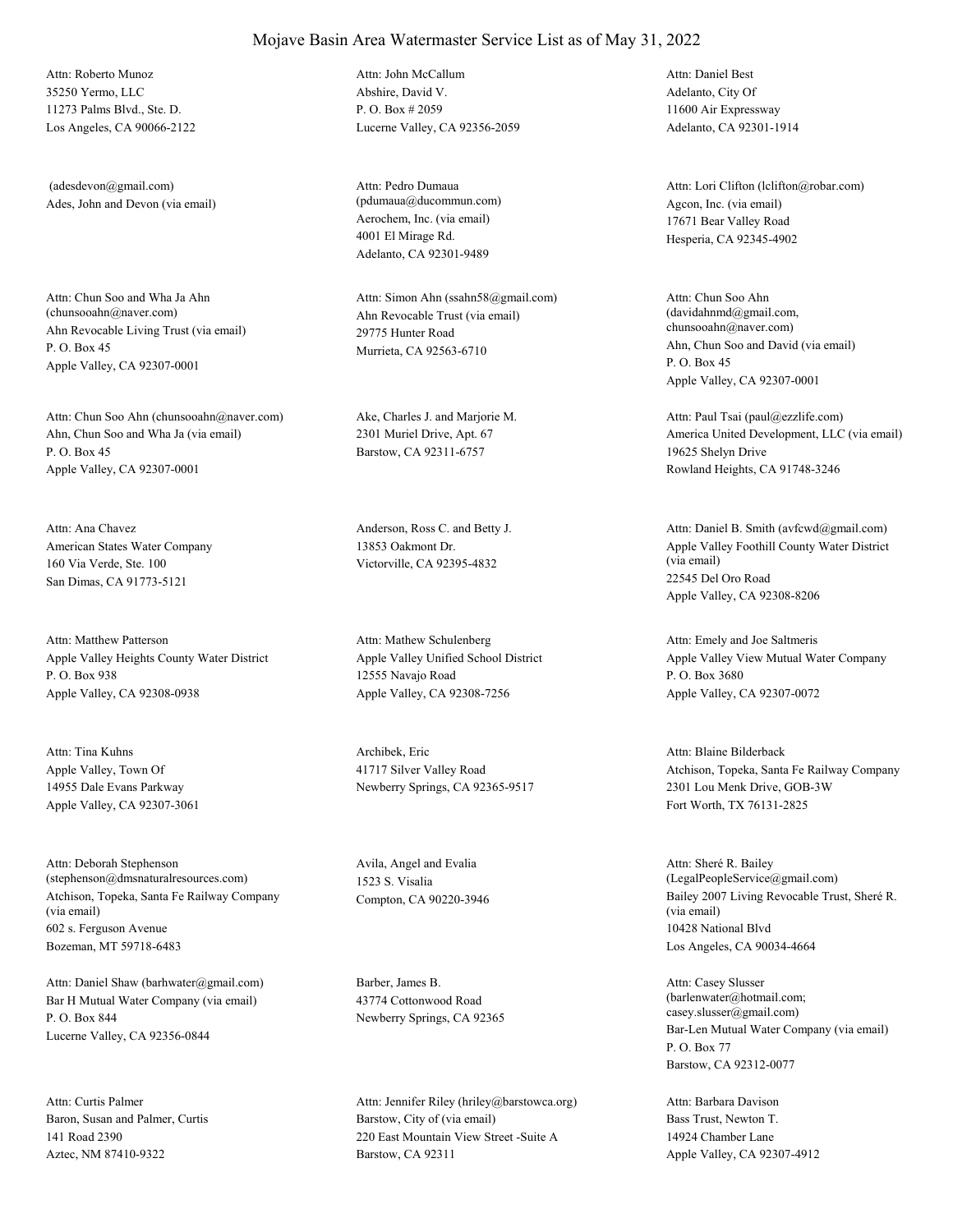Bastianon Revocable Trust 9484 Iroquois Rd. Apple Valley, CA 92308-9151 Attn: Remo E. Bastianon

Bell, Charles H. Trust dated March 7, 2014 (via email) P. O. Box 193 Lucerne Valley, CA 92356-0193 Attn: Chuck Bell (Chuckb193@outlook.com; Chuckb193@outlook.com)

Box, Geary S. and Laura P. O. Box 402564 Hesperia, CA 92340-2564

Brown, Jennifer 10001 Choiceana Ave. Hesperia, CA 92345

Bubier, Diane Gail (via email) 46263 Bedford Rd. Newberry Springs, CA 92365-9819 (bubierbear@msn.com)

Bush, Kevin (via email) 7768 Sterling Ave. San Bernardino, CA 92410-4741 (kjbco@yahoo.com)

CalMat Company 405 N. Indian Hill Blvd. Claremont, CA 91711-4614 Attn: Robert W. Bowcock

Camanga, Tony and Marietta 48924 Bedford Rd. Newberry Springs, CA 92365 Attn: Tony Camanga

Casa Colina Foundation P.O. Box 1760 Lucerne Valley, CA 92356 Attn: Kevin Mangold

Beinschroth Family Trust (via email) 18794 Sentenac Apple Valley, CA 92307-5342 Attn: Mike Beinschroth (Beinschroth@gmail.com)

Best, Byron L. 21461 Camino Trebol Lake Forest, CA 92630-2011

Brommer House Trust 9435 Strathmore Lane Riverside, CA 92509-0941 Attn: Marvin Brommer

Bruneau, Karen 19575 Bear Valley Rd. Apple Valley, CA 92308-5104

Budget Finance Company PO BOX 641339 Los Angeles, CA 90064-6339 Attn: Noah Furie Bunnell, Dick

Calico Lakes Homeowners Association (via email) 11860 Pierce Street, Suite 100 Riverside, CA 92505-5178 Attn: Shanna Ghale (shanna.ghale@associa.us)

CalPortland Company - Agriculture (via email) P. O. Box 146 Oro Grande, CA 92368-0146 Attn: Catalina Fernandez-Moores (cfernadez@calportland.com)

Campbell, M. A. and Dianne 19327 Cliveden Ave Carson, CA 90746-2716 Attn: Myron Campbell II Carlton, Susan

CDFW - Camp Cady (via email) 4775 Bird Farm Road Chino Hills, CA 91709-3175 Attn: Danielle Stewart (danielle.stewart@wildlife.ca.gov; Richard.Kim@wildlife.ca.gov; Alisa.Ellsworth@wildlife.ca.gov)

Beinschroth, Andy Eric 6719 Deep Creek Road Apple Valley, CA 92308-8711

Borja, Leonil T. and Tital L. 20784 Iris Canyon Road Riverside, CA 92508-

Brown, Bobby G. and Valeria R. 26776 Vista Road Helendale, CA 92342-9789 Attn: Paul Johnson

Bryant, Ian (via email) 15434 Sequoia Avenue - Office Hesperia, CA 92345-1667 (irim@aol.com)

8589 Volga River Circle Fountain Valley, CA 92708-5536

California Department Of Transportation (via email) 464 W. 4th Street San Bernardino, CA 92401-1407 Attn: Michael P. Naze (michael.naze@dot.ca.gov)

CalPortland Company - Oro Grande Plant (via email) P. O. Box 146 Oro Grande, CA 92368-0146 Attn: Catalina Fernandez-Moores (cfernandez@calportland.com)

P.O. Box 193 Yermo, CA 92398-0193

CDFW - Mojave Narrows Regional Park 777 E. Rialto Avenue San Bernardino, CA 92415-1005 Attn: Beahta Davis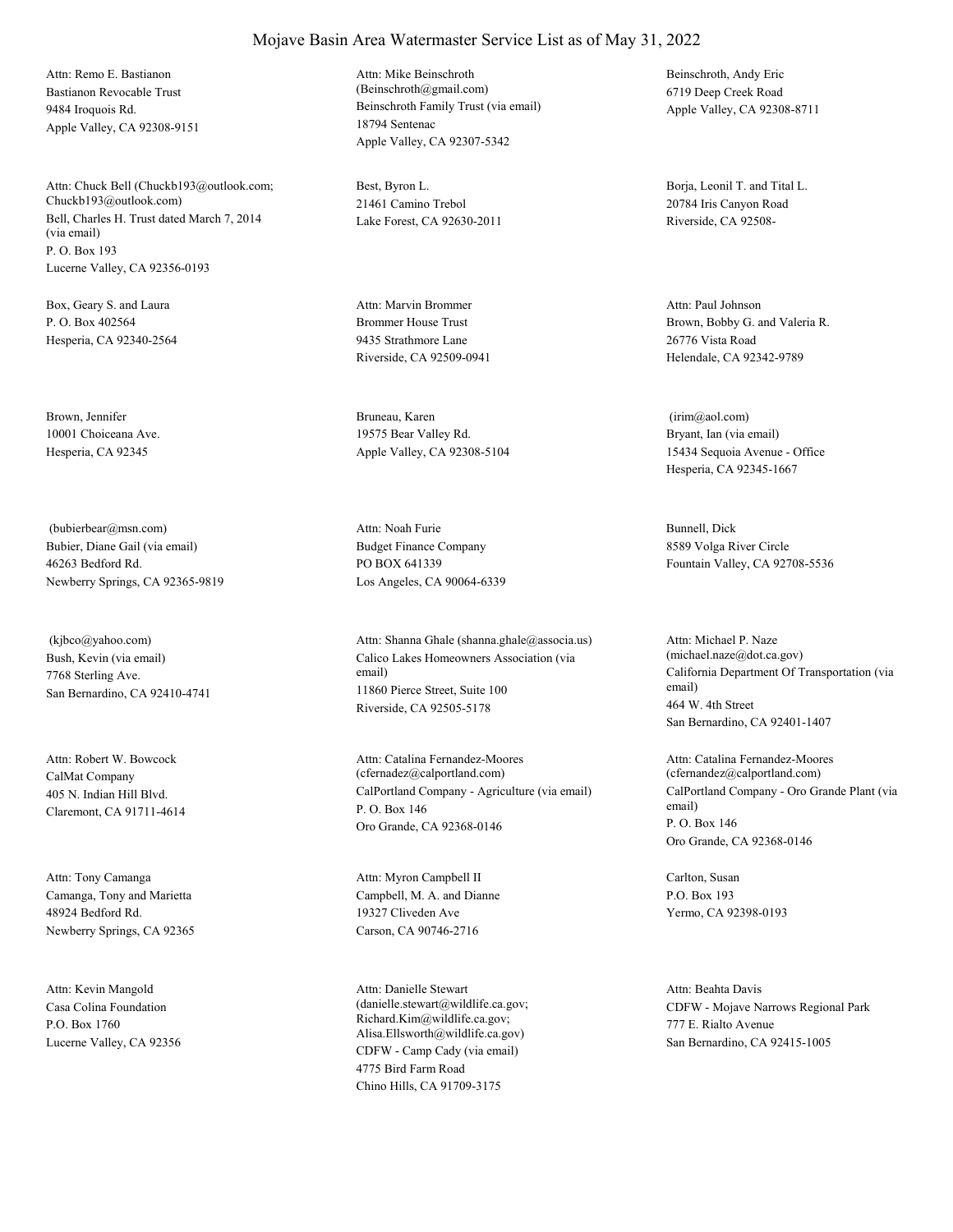CDFW - Mojave River Fish Hatchery (via email) 12550 Jacaranda Avenue Victorville, CA 92395-5183 Attn: Paco Cabral (paco.cabral@wildlife.ca.gov; rebecca.jones@wildlife.ca.gov) Cemex, Inc. (via email)

Chafa, Larry R. and Delinda C. 21643 Park Villa Dr. Katy, TX 77450-3912 Attn: Allene Rozell Cherie Krack

Choi, Yong Il and Joung Ae 34424 Mountain View Road Hinkley, CA 92347-9412 Chong, Joan (via email)

Chung, et al. 11446 Midway Ave. Lucerne Valley, CA 92356-8792 Attn: Hwa-Yong Chung Clark, Arthur

Club View Partners 9903 Santa Monica Blvd., PMB #541 Beverly Hills, CA 90212-1671 Attn: Manoucher Sarbaz Conner, William H.

Corbridge, Linda S. 8743 Vivero St Rancho Cucamonga, CA 91730- Attn: George Starke Cross, Francis and Beverly

Crown Cambria, LLC (via email) 9860 Gidley St. El Monte, CA 91731-1110 Attn: Jay Hooper (jayho123@gmail.com)

Daggett Community Services District (via email) P. O. Box 308 Daggett, CA 92327-0308 Attn: Crystal Romero (daggettcsd@outlook.com; daggettwater427@gmail.com)

Dahlquist, George R. (via email) 8535 Vine Valley Drive Sun Valley, CA 91352- (ron@dadcopowerandlights.com) Darr, James S.

16888 North E. Street Victorville, CA 92394-2999 Attn: Alejandra Silva (alejandrav.silva@cemex.com) Center Water Company

Chamisal Mutual Water Company 1442 El Mirage Road El Mirage, CA 92301-9500 Attn: Mary M Ross

10392 Shady Ridge Drive Santa Ana, CA 92705-7509 (joan.chong7@gmail.com; joancksp@hotmail.com)

P. O. Box 4513 Blue Jay, CA 92317-4513

11535 Mint Canyon Rd. Agua Dulce, CA 91390-4577

156 W 100 N Jerome, ID 83385-5256

Crystal Lakes Property Owners Association P. O. Box 351 Yermo, CA 92398 Attn: Alessia Morris

Daggett Ranch, LLC P. O. Box 112 Daggett, CA 92327-0112 Attn: Steve and Dana Rivett

40716 Highway 395 Boron, CA 93516

P. O. Box 616 Lucerne Valley, CA 92356-0616 Attn: Mary Tarrab

Cheyenne Lake, Inc. (via email) 44658 Valley Center Rd Newberry Springs, CA 92365- Attn: Carl Pugh (cpugh3@aol.com)

Christison, Joel P. O. Box 2635 Big River, CA 92242-2635

Clark, Gary and Beth A. 2443 Topanga Dr. Bullhead City, AZ 86442-8464 Attn: Erik Archibek

Contratto, Ersula 21814 Hinkley Road Barstow, CA 92311

Cross, Sharon I. P. O. Box 922 Lucerne Valley, CA 92356

DaCosta, Dean Edward (via email) 32307 Foothill Road Lucerne Valley, CA 92356-8526 (dacostadean@gmail.com)

Daggett Solar Power 3 LLC (via email) 5780 Fleet Street, Suite 130 Carlsbad, CA 92008-4715 Attn: James Kelly (James.Kelly@clearwayenergy.com)

De Jong Family Trust 46561 Fairview Road Newberry Springs, CA 92365-9230 Attn: Alan L. De Jong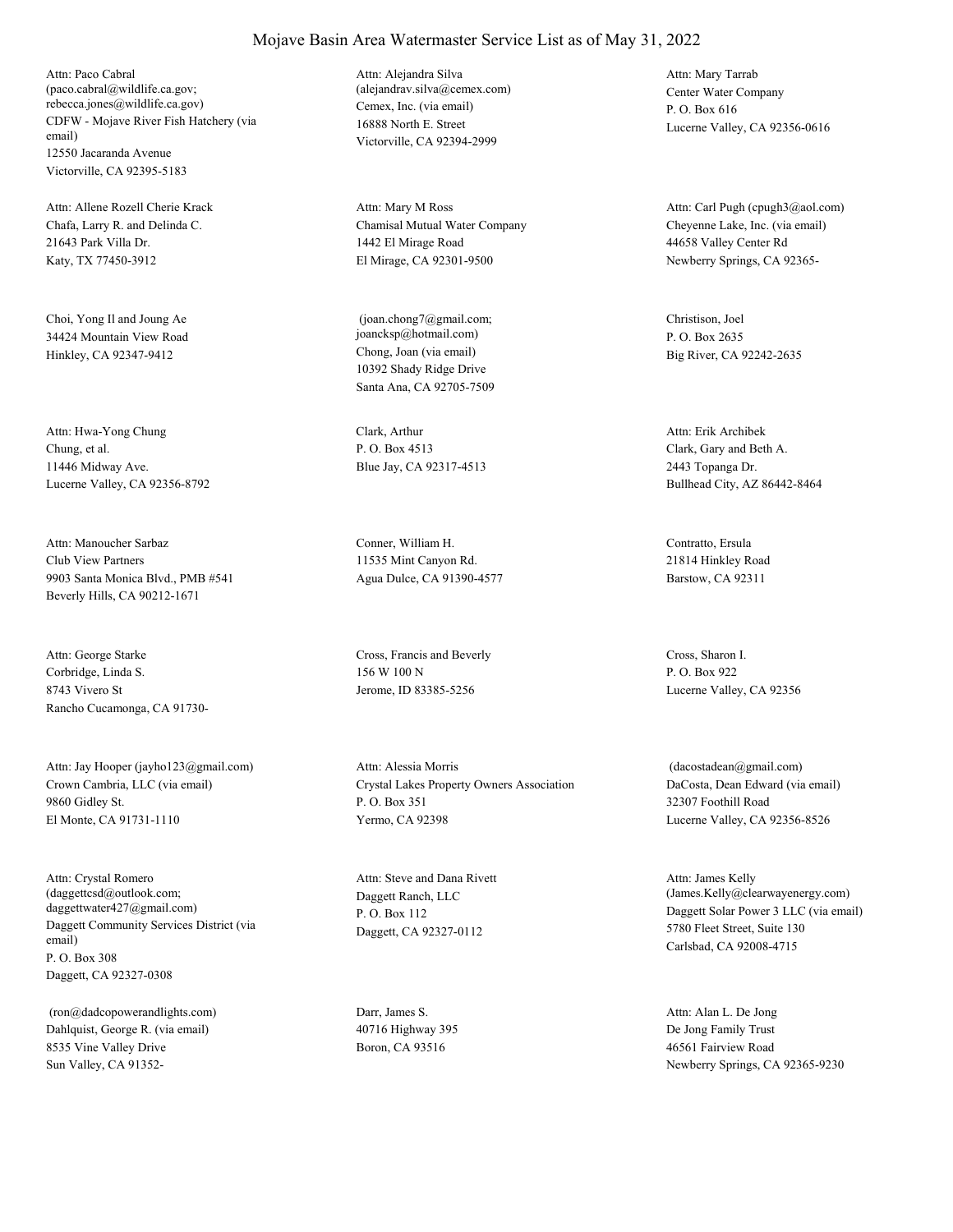Dennison, Quentin D. - Clegg, Frizell and Joke 44579 Temescal Street Newberry Springs, CA 92365 Attn: Randy Wagner

Desert Springs Mutual Water Company P. O. Box 396 Lucerne Valley, CA 92356-0396 Attn: Denise Courtney

Donaldson, Jerry and Beverly 16736 B Road Delta, CO 81416-8501

Douglas, Tina P.O. Box 1730 Lucerne Valley, CA 92356- Attn: David Looper Dowell, Leonard

Evert Family Trust (via email) 19201 Parker Circle Villa Park, CA 92861-1302 Attn: Stephanie L. Evert (severt2166@aol.com)

Fejfar, Monica Kay 34080 Ord Street Newberry Springs, CA 92365-9791

Finch, Jenifer (via email) 9797 Lewis Lane Apple Valley, CA 92308-8357 (ropingmom3@yahoo.com)

Fisher Trust, Jerome R. 7603 Hazeltine Van Nuys, CA 91405 Attn: Paul Johnson

Frazier, et al. 8707 Deep Creek Rd Apple Valley, CA 92308- Attn: Martin Frazier

Gabrych, Eugene 2006 Old Highway 395 Fallbrook, CA 92028

Desert Dawn Mutual Water Company P. O. Box 392 Lucerne Valley, CA 92356-0392 Attn: Marie McDaniel

DLW Revocable Trust 13830 Choco Rd. Apple Valley, CA 92307-5525 Attn: Debby Wyatt

Dora Land, Inc. P. O. Box 1405 Apple Valley, CA 92307-0026 Attn: Jeffery Lidman

345 E Carson St. Carson, CA 90745-2709

Eygnor, Robert E. 23032 Bryman Road

Fernandez, Arturo (via email) 28 Calle Fortuna Rancho Santa Margarita, CA 92688-2627 (afc30@yahoo.com) Ferro, Dennis and Norma

First CPA LLC (via email) 10045 Brockway St. El Monte, CA 91733-1107 Attn: Alex and Jerrica Liu (alexliu1950@gmail.com;

Foothill Estates MHP, LLC (via email) 9454 Wilshire Blvd., Ste. 920 Beverly Hills, CA 90212-2925 Attn: Camille Yusufov (Allen@skylinecompany.com) Frates, D. Cole (via email)

Friend, Joseph and Deborah P. O. Box 253 Barstow, CA 92312-0253 Attn: Deborah A. Friend

Gabrych, Eugene 2006 Old Highway 395 Fallbrook, CA 92028-8816 Desert Girlz LLC (via email) 10757 Lincoln Road Lucerne Valley, CA 92356-7 Attn: Zaritsky Penny (pennyzaritsky2000@yahoo.com)

Dolch Living Trust Robert and Judith 4181 Kramer Lane Bellingham, WA 98226-7145 Attn: Judith Dolch-Partridge, Trustee

Dorrance, David W. and Tamela L. 2027 Valleria Court Sugar Land, TX 77479- Attn: David Dorrance

Evenson, Edwin H. and Joycelaine C. P. O. Box 66 Oro Grande, CA 92368-0066

Oro Grande, CA 92368-9642 Federal Bureau of Prisons, Victorville (via email) P. O. Box 5400 Adelanto, CA 92301-5400 Attn: David Dittenmore (d2dittemore@bop.gov)

> 1311 1st Ave. N Jacksonville Beach, FL 32250-3512

alexroseanneliu@yahoo.com) Fischer Revocable Living Trust (via email) 1372 West 26th St. San Bernardino, CA 92405-3029 Attn: Carl Fischer (carlsfischer@hotmail.com; fischer@fischercompanies.com)

> 113 S La Brea Ave., 3rd Floor Los Angeles, CA 90036-2998 (cfrates@renewablegroup.com)

Fundamental Christian Endeavors, Inc. (via email) 49191 Cherokee Road Newberry Springs, CA 92365 Attn: Mark Asay (bettybrock@ironwood.org; waltbrock@ironwood.org)

Gabrych, Eugene 34650 Minneola Rd Newberry Springs, CA 92365- Attn: Mitch Hammack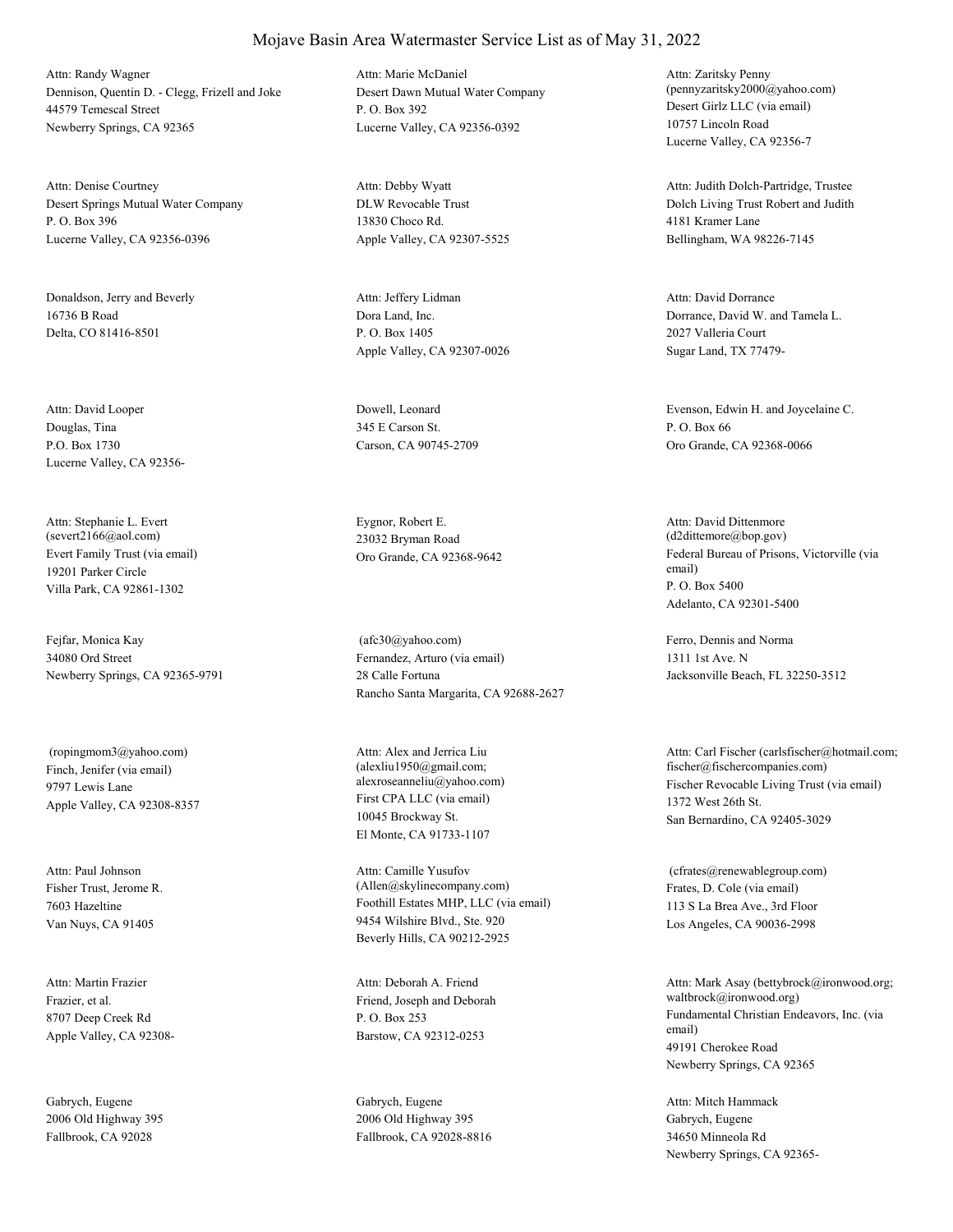Gaeta, Miguel and Maria 9366 Joshua Avenue Lucerne Valley, CA 92356-8273

Garcia, Daniel 223 Rabbit Trail Lake Jackson, TX 77566-3728

Gayjikian, Samuel and Hazel 34534 Granite Road Lucerne Valley, CA 92356- Attn: Brent Peterson

Gordon Acres Water Company P. O. Box 1035 Lucerne Valley, CA 92356-1035

Grill, Nicholas P. and Millie D. (via email) 35350 Mountain View Road Hinkley, CA 92347-9613 Attn: Nick Grill (terawatt@juno.com) Gubler, Hans

Gutierrez, Jose and Gloria 24116 Santa Fe

Hamilton Family Trust 19945 Round Up Way Apple Valley, CA 92308-8338 Attn: Doug and Cheryl Hamilton

Hanson Aggregates WRP, Inc. (via email) P. O. Box 1115 Corona, CA 92878-1115 Attn: Matt Wood (Matt.Wood@Hanson.com)

Harter, Joe and Sue 10902 Swan Lake Road Klamath Falls, OR 97603-9676

Hass, Pauline L. P. O. Box 273

## Mojave Basin Area Watermaster Service List as of May 31, 2022

Gaeta, Trinidad 10551 Dallas Avenue Lucerne Valley, CA 92356 Attn: Jay Storer

Gardena Mission Church, Inc. P. O. Box 304 Lucerne Valley, CA 92356-0304 Attn: Sang Hwal Kim Garg, Om P.

GenOn California South, LP (via email) P. O. Box 337 Daggett, CA 92327-0337 Attn: Jeffrey Edwards (jedwards@fbremediation.com)

Attn: Gina Pellegrini Gray, George F. and Betty E. 975 Bryant Calimesa, CA 92320-1301

P. O. Box 3100

Hinkley, CA 92347 Haas, Bryan C. and Hinkle, Mary H. (via email) 14730 Tigertail Road Apple Valley, CA 92307-5249 Attn: Bryan C. Haas and Mary H. Hinkle (resrvc4you@aol.com) Hackbarth, Edward E. (via email)

> Handrinos, Nicole A. 1140 Parkdale Rd. Adelanto, CA 92301-9308 Attn: William Handrinos

Hareson, Nicholas and Mary 1737 Anza Avenue Vista, CA 92084-3236 Attn: Mary Jane Hareson

Harvey, Lisa M. (via email) P. O. Box 1187 Lucerne Valley, CA 92356- (harveyl.92356@gmail.com) Haskins, James J.

Newberry Springs, CA 92365-<br>
Helendale Community Services District (via email) P. O. Box 359 Helendale, CA 92342-0359 Attn: Craig Carlson (kcox@helendalecsd.org; ccarlson@helendalecsd.org) Helendale School District

Gaines Family Trust, Jack and Mary (via email) 8225 Marina Pacifica Drive N. Long Beach, CA 90803-7006 Attn: Bruce Gaines (bgaines4@verizon.net)

358 Chorus Irvine, CA 92618-1414

Golden State Water Company (via email) 160 Via Verde, Ste. 100 San Dimas, CA 91773-5121 Attn: Nereida Gonzalez (ana.chavez@gswater.com, Nereida.Gonzalez@gswater.com)

Green Acres Estates P. O. Box 29 Apple Valley, CA 92307-0001 Attn: Brian E. Bolin

Landers, CA 92285 Gulbranson, Merlin (via email) 511 Minnesota Ave W Gilbert, MN 55741- Attn: Tamara J Skoglund (TamaraMcKenzie@aol.com)

> 12221 Poplar Street, Unit #3 Hesperia, CA, CA 92344-9287 (hackbarthoffice@gmail.com)

Hanify, Michael D., dba - White Bear Ranch PO BOX 1021 Yermo, CA 92398-1021 Attn: Donald F. Hanify

Harmsen Family Trust (via email) 23920 Community Blvd. Hinkley, CA 92347-9721 Attn: Kenny Harmsen (harmsencow@aol.com)

11352 Hesperia Road, #2 Hesperia, CA 92345-2165

P. O. Box 249 Helendale, CA 92342-0249 Attn: Joshua Behnke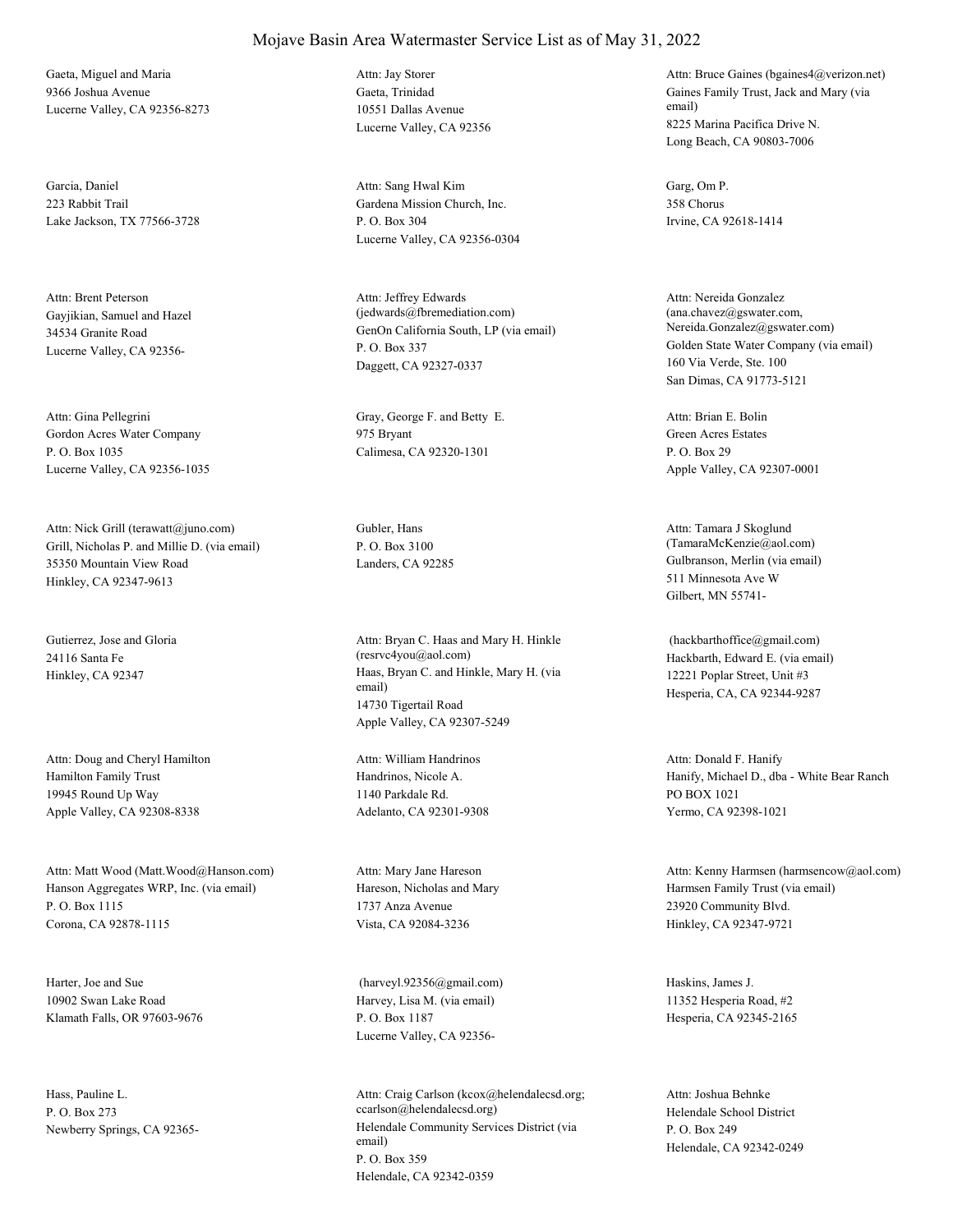Hendley, Rick and Barbara P. O. Box 972 Yermo, CA 92398-0972 Attn: Jeff Gallistel Hensley, Mark P.

Hesperia Venture I, LLC (via email) 10 Western Road Wheatland, WY 82201-8936 Attn: Janie Martines (janiemartines@gmail.com)

Hettinga Revocable Trust (via email) 7280 Eucalyptus Ave Ontario, CA 91762-7704 Attn: Patricia Mohr (ghd123@earthlink.net)

High Desert Associates, Inc. 405 North Indian Hill Blvd. Claremont, CA 91711-4614 Attn: Robert W. Bowcock

Hill Family Trust and Hill's Ranch, Inc. (via email) 84 Dewey Street Ashland, OR 97520- Attn: Katherine Hill (Khill9@comcast.net)

Hollister, Robert H. and Ruth M. 2832 Buendia Mission Viejo, CA 92691- Attn: Joan Rohrer

Holy Heavenly Lake, LLC 1261 S. Lincoln Ave. Monterey Park, CA 91755-5017 Attn: Katherine K Hsu

Horton Family Trust 47716 Fairview Road Newberry Springs, CA 92365-9258 Attn: Gretchen Horton

Hubbard, Ester and Mizuno, Arlean 47722 Kiloran St. Newberry Springs, CA 92365-9529 Attn: Ester Hubbard

Hunt, Ralph M. and Lillian F. P. O. Box 603 Yermo, CA 92398-0603 Attn: Ralph Hunt

35523 Mountain View Rd

Hesperia Water District (via email) 9700 7th Avenue Hesperia, CA 92345-3493 Attn: Jeremy McDonald (jmcdonald@cityofhesperia.us)

Hi Desert Mutual Water Company 23667 Gazana Street Barstow, CA 92311 Attn: Lisset Sardeson

Hi-Grade Materials Company (via email) 17671 Bear Valley Road Hesperia, CA 92345-4902 Attn: Lori Clifton (lclifton@robar.com)

Hitchin Lucerne, Inc. P. O. Box 749 Lucerne Valley, CA 92356-0749 Attn: Mary Thomas Ho, Ting-Seng and Ah-Git

Holway Jeffrey R and Patricia Gage (via email) 1401 Wewatta St. #1105 Denver, CO 80202-1348 Attn: Jeffrey R Holway and Patricia Gage (patricia.gage@yahoo.com)

Hong, Paul B. and May P. O. Box #1432 Covina, CA 91722-0432 Attn: Paul Hong

Howard, et al. PO Box 10 Park City, MT 59063- Attn: David Howard

Huerta, Hector P. O. Box 2190 Temecula, CA 92593-2190 Attn: John Driscoll

Hyatt, James and Brenda (via email) 31726 Fremont Road Newberry Springs, CA 92365 Attn: Daniel and Karen Gray (calivolunteer@verizon.net) Im, Nicholas Nak-Kyun (via email)

Hinkley, CA 92347-9613 Hesperia - Golf Course, City of (via email) 9700 Seventh Avenue Hesperia, CA 92345-3493 Attn: Jeremy McDonald (jmcdonald@cityofhesperia.us)

> Hesperia, City of (via email) 9700 Seventh Avenue Hesperia, CA 92345-3493 Attn: Jeremy McDonald (tsouza@cityofhesperia.us)

Hiett, Harry L. (via email) P. O. Box 272 Daggett, CA 92327-0272 (leehiett@hotmail.com)

Hilarides 1998 Revocable Family Trust 37404 Harvard Road Newberry Springs, CA 92365 Attn: Frank Hilarides

P.O. Box 20001 Bakersfield, CA 93390-0001

Holway, Jeffrey R 1401 Wewatta St. #1105 Denver, CO 80202-1348

Hood Family Trust 2142 W Paseo Del Mar San Pedro, CA 90732-4557 Attn: Sandra D. Hood

Hu, Minsheng (via email) 33979 Fremont Road Newberry Springs, CA 92365-9136 (dell2342008@gmail.com)

Hunt, Connie (via email) 39392 Burnside Loop Astoria, OR 97103-8248 (hunt5089@outlook.com)

23329 Almarosa Ave. Torrance, CA 90505-3121 (stevekim1026@gmail.com)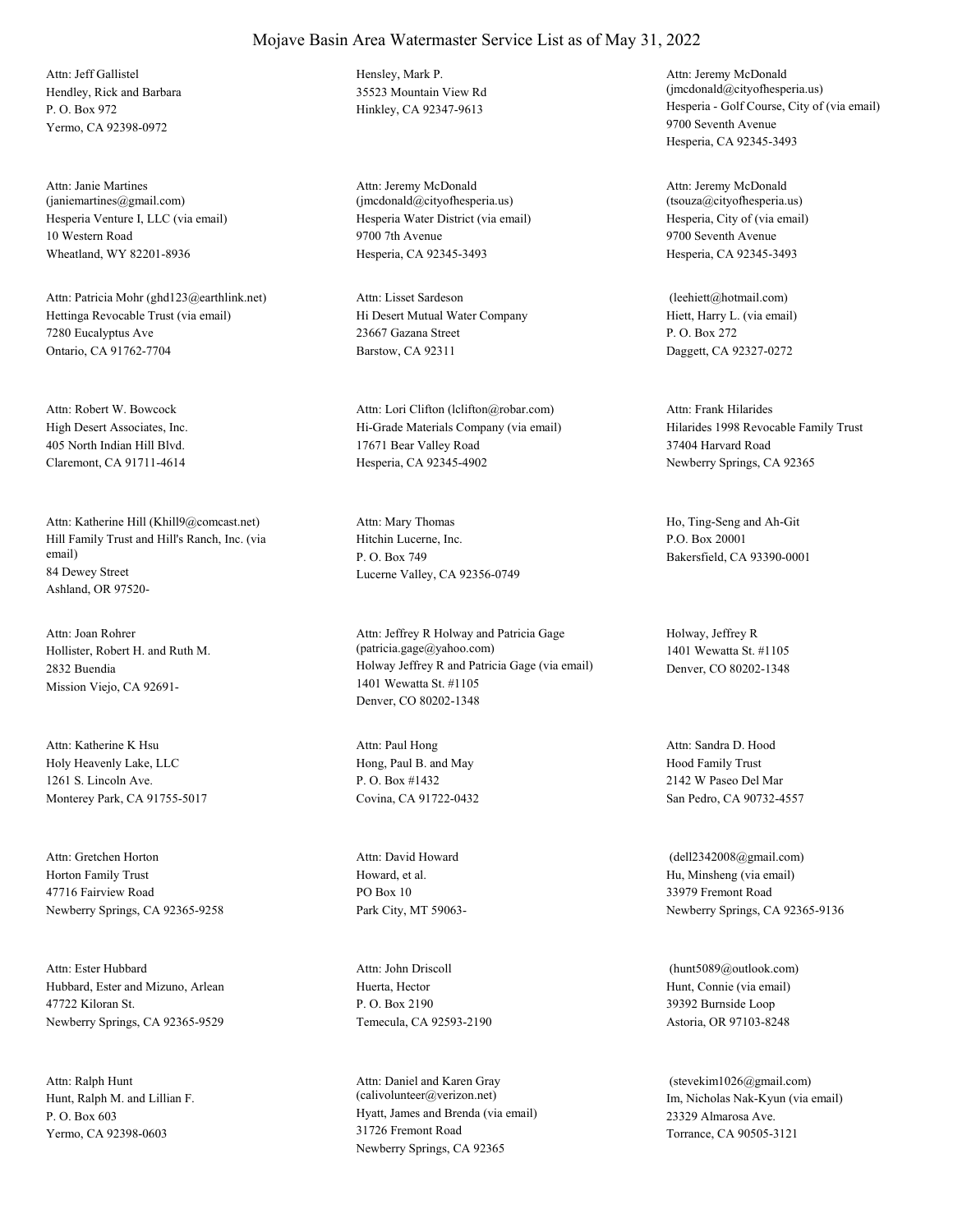Irvin, Bertrand W. 3224 West 111th Street Inglewood, CA 90303-

Jackson, Ray Revocable Trust No. 45801 P.O. Box 8250 Redlands, CA 92375-1450 Attn: Lawrence Dean

Johnson, Carlean 8626 Deep Creek Road

Johnson, Ronald 1156 Clovis Circle Dammeron Valley, UT 84783-5211

Jones, Joette 81352 Fuchsia Ave. Indio, CA 92201-5329

Juniper Riviera County Water District P. O. Box 618 Lucerne Valley, CA 92356-0618 Attn: Lee Logsdon

Kasner, Robert (via email) 11584 East End Avenue Chino, CA 91710-1555

Kemper Campbell Ranch 10 Kemper Campbell Ranch Road - Office Victorville, CA 92395-3357 Attn: Peggy Shaughnessy Kim, Jin S. and Hyun H.

Kim, Ju Sang (via email) 1225 Crestview Dr Fullerton, CA 92833-2206 (juskim67@yahoo.com) Kim, Seon Ja

Kosharek, John and Joann P. O. Box 357

#### Mojave Basin Area Watermaster Service List as of May 31, 2022

Italmood Inc., et. al. (via email) 80 Maple Road Easton, CT 06612-1036 Attn: Sebastian Marzaro (sebastian@italmood.com; italmood@aol.com; sebastian@italmood.com)

Jamboree Housing Corporation (via email) 15940 Stoddard Wells Rd - Office Victorville, CA 92395-2800 Attn: Audrey Goller (linda.rainer@newportpacific.com)

Apple Valley, CA 92308 Johnson, Paul (via email) 10456 Deep Creek Road Apple Valley, CA 92308-8330 Attn: Paul Johnson (johnsonfarming@gmail.com)

> Johnston, Harriet and Johnston, Lawrence W. P. O. Box 401472 Hesperia, CA 92340-1472 Attn: Lawrence W. Johnston

Jordan Family Trust 1650 Silver Saddle Drive Barstow, CA 92311-2057 Attn: Paul Jordan

Karimi, Hooshang 1254 Holmby Ave Los Angeles, CA 90024- Attn: Ash Karimi

 (Robertkasner@aol.com) Katcher, August M. and Marceline 47887 Palo Verde Lane Newberry Springs, CA 92365-9096

> 6 Orange Glen Circle Irvine, CA 92620-1264

34981 Piute Road Newberry Springs, CA 92365-9548

Newberry Springs, CA 92365-0357 Lake Arrowhead Community Services District (via email) P. O. Box 700 Lake Arrowhead, CA 92352-0700 Attn: Catherine Cerri (ccerri@lakearrowheadcsd.com)

Jackson, James N. Jr Revocable Living Trust 1245 S. Arlington Avenue Los Angeles, CA 90019-3517 Attn: James Jackson Jr.

Jess Ranch Water Company (via email) 906 Old Ranch Road Florissant, CO 80816- Attn: Gary A. Ledford (gleddream@gmail.com)

Johnson, Paul - Industrial (via email) 10456 Deep Creek Road Apple Valley, CA 92308-8330 Attn: Paul Johnson  $(iohnsonfarming@gmail.com)$ 

Jones Trust dated March 16, 2002 (via email) 35424 Old Woman Springs Road Lucerne Valley, CA 92356-7237 Attn: Magdalena Jones (mygoldenbiz9@gmail.com)

Jubilee Mutual Water Company P. O. Box 1016 Lucerne Valley, CA 92356 Attn: Ray Gagné

Kasner Family Limited Partnership (via email) 11584 East End Avenue Chino, CA 91710- Attn: Robert R. Kasner (Robertkasner@aol.com)

Kemp, Robert and Rose 48441 National Trails Highway Newberry Springs, CA 92365

Kim, Joon Ho and Mal Boon Revocable Trust 46561 Fairview Road Newberry Springs, CA 92365-9230 Attn: Alan and Annette De Jong

Koering, Richard and Koering, Donna 40909 Mountain View Road Newberry Springs, CA 92365-9414 Attn: Richard Koering

Lake Jodie Property Owners Association (via email) 909 Armory Road, #126 Barstow, CA 92311-5460 Attn: Daniel Lindenman (happytiredwaterdog@yahoo.com)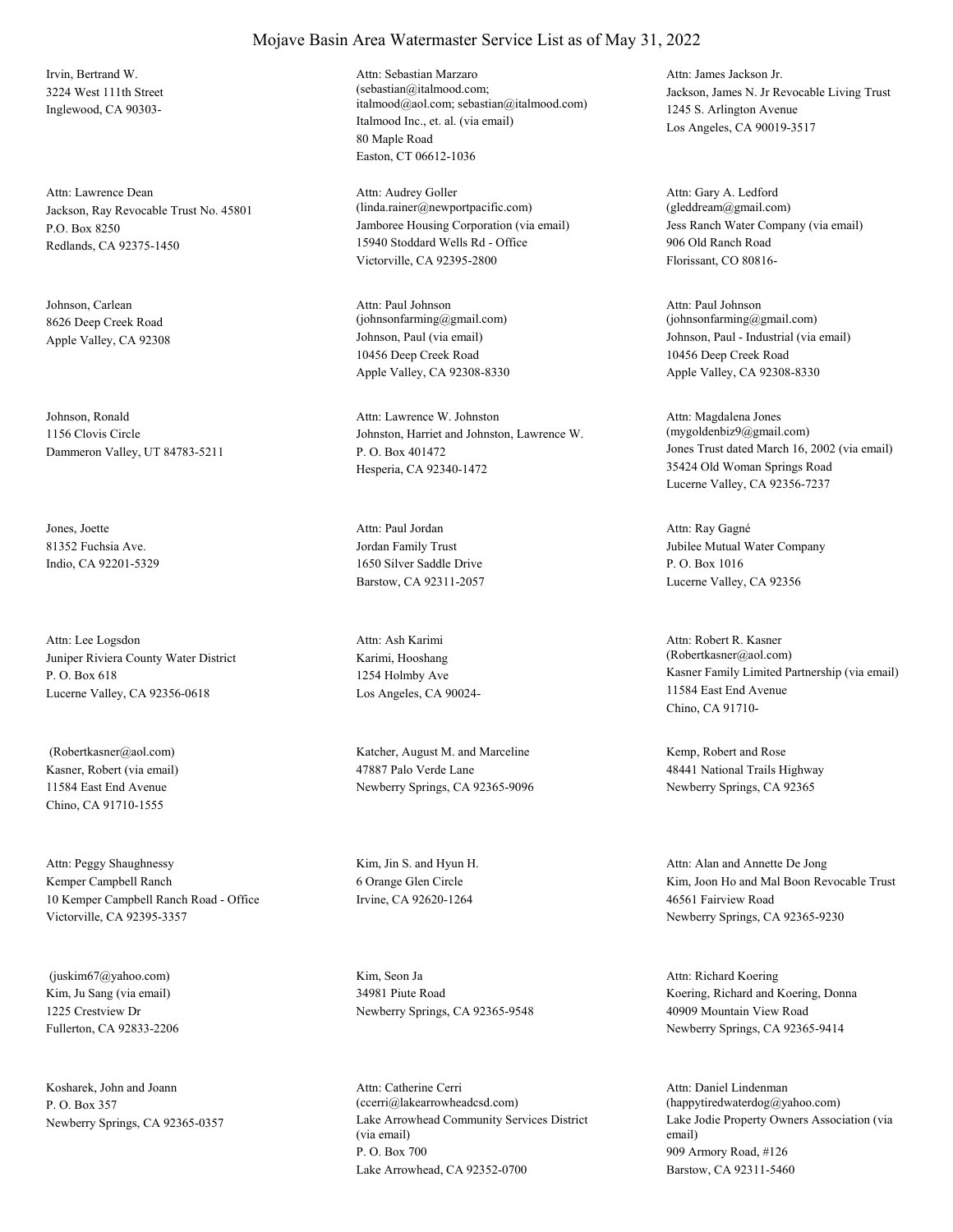Lake Waikiki 230 Hillcrest Drive La Puente, CA 91744-4816 Attn: Nancy Lan

Langley Revocable Trust and Sharon Lanagley P. O. Box 524 Yermo, CA 92398-0524

Lawrence, William W. P. O. Box 98 Newberry Springs, CA 92365

Lee, Doo Hwan P. O. Box 556 Lucerne Valley, CA 92356-0556

Lenhert, Ronald and Toni 10083 Deep Creek Rd. Apple Valley, CA 92308-8322

Liberty Utilities (Apple Valley Ranchos Water) Corp. (via email) P. O. Box 7005 Apple Valley, CA 92307 Attn: Eric Larsen (eric.larsen@libertyutilities.com; tony.pena@libertyutilities.com)

Lockhart Land Holding, LLC (via email) 437 Madison Ave., 22nd Floor, Ste. A New York, NY 10022 Attn: Darren Kelly (dkelly@terra-gen.com)

Lua, Michael T. and Donna S. 18838 Aldridge Place Rowland Heights, CA 91748-4890

Lucerne Vista Mutual Water Company (via email) P. O. Box 677 Lucerne Valley, CA 92356-0677 Attn: Marian Walent (LVVMC677@gmail.com) Luckey 2010 Revocable Trust

# Attn: c/o J.C. UPMC, Inc Lori Rodgers

Mojave Basin Area Watermaster Service List as of May 31, 2022

Lake Wainani Owners Association (via email) 2812 Walnut Avenue, Suite A Tustin, CA 92780-7053 (timrohmbuilding@gmail.com) Lam, Phillip (via email)

Langley, James (via email) 12277 Apple Valley Road, Ste. #120 Apple Valley, CA 92308-1701 (jlangley@kurschgroup.com)

Attn: Robert Lawrence Jr. Lawson, Ernest and Barbara 20277 Rock Springs Road Apple Valley, CA 92308-8740

> Lee, et al., Sepoong and Woo Poong #6 Ensueno East Irvine, CA 92620- Attn: Sepoong & Woo Poong Lee

LHC Alligator, LLC P. O. Box 670 Upland, CA 91785-0670 Attn: Brad Francke

Lin, Kuan Jung and Chung, Der-Bing 2026 Turnball Canyon Hacienda Heights, CA 91745- Attn: James Lin

Lopez, Baltazar 12318 Post Office Rd Lucerne Valley, CA 92356- Attn: Patricia Miranda

Lucerne Valley Mutual Water Company P. O. Box 1311 Lucerne Valley, CA 92356 Attn: Gwen L. Bedics

10967 Kelvington Ln Apple Valley, CA 92308-3647 Attn: Carolyn J. Luckey

864 Sapphire Court Pomona, CA 91766-5171 (PhillipLam99@Yahoo.com)

Lavanh, et al. 18203 Yucca St. Hesperia, CA 92345- Attn: Vanessa Laosy

Lee, Anna K. and Eshban K. (via email) 10979 Satsuma St Loma Linda, CA 92354-6113 Attn: Anna K. Lee (aklee219@gmail.com)

Lee, Vin Jang T. 41717 Silver Valley Road Newberry Springs, CA 92365 Attn: Eric Archibek

Liang, Yuan - I and Tzu - Mei Chen 4192 Biscayne St Chino, CA 91710-3196 Attn: Billy Liang

Lo, et al. 5535 North Muscatel, Avenue San Gabriel, CA 91776-1724 Attn: Manshan Gan

Low, Dean (via email) 3 Panther Creek Ct. Henderson, NV 89052- (lowgo.dean@gmail.com)

Lucerne Valley Partners 9903 Santa Monica Blvd., PMB #541 Beverly Hills, CA 90212-1671 Attn: Manoucher Sarbaz

Luz Solar Partners Ltd. IX (via email) 437 Madison Ave., 22nd Floor, Ste. A New York, NY 10022 Attn: Kelly Darren (dkelly@terra-gen.com)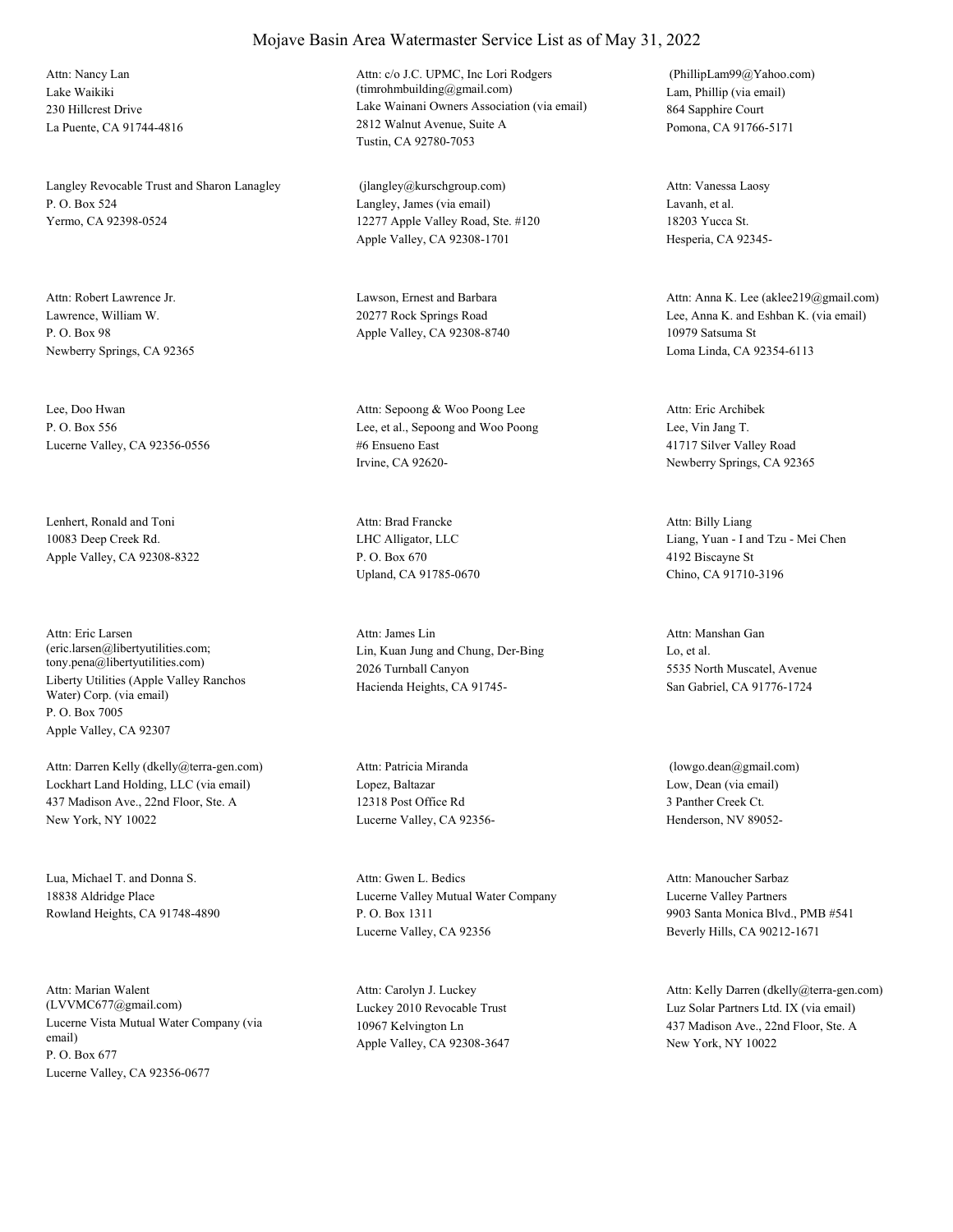M Bird Construction 1613 State Street, Ste. 10 Barstow, CA 92311-4162 Attn: Eugene R. & Vickie R. Bird

Maloney, Janice Hawes P. O. Box 356 Los Gatos, CA 95030-0356 Attn: Nichola Hawes Stein

Mariana Ranchos County Water District (via email) 9600 Manzanita Street Apple Valley, CA 92308-8605 Attn: James M. Hansen, Jr. (gmmrcwd@gmail.com; gm@mrcwd.org)

McCollum, Charles L. 15074 Spruce St Hesperia, CA 92345-2950 Attn: Rod Sexton McKinney, Paula

Milbrat, Irving H. P. O. Box 487 Newberry Springs, CA 92365-0487 Attn: David I. Milbrat

Mizrahie, et al. 4105 W. Jefferson Blvd. Los Angeles, CA 90048- Attn: Philip Mizrahie

Mojave Solar, LLC (via email) 42134 Harper Lake Road Hinkley, CA 92347-9305 Attn: Mahnas Ghamati (mahnaz.ghamati@atlantica.com)

Morris Trust, Julia V. (via email) 7649 Cypress Dr. Lanexa, VA 23089-9320 Attn: Ken Elliot (Billie@ElliotsPlace.com) Moss, Lawrence W. and Helen J.

Mulligan, Robert and Inez 35575 Jakobi Street Saint Helens, OR 97051-1194 Attn: Dennis Hills Murphy, Jean

Navajo Mutual Water Company (via email) 21724 Hercules St. Apple Valley, CA 92308-8490 Attn: James Hansen (gm@marianaranchoscwd.org)

#### Mojave Basin Area Watermaster Service List as of May 31, 2022

M.B. Landscaping and Nursery, Inc. 20300 Figueroa Street Carson, CA 90745-1212 Attn: Maria Martinez

Manning, Sharon S. 19332 Balan Road Rowland Heights, CA 91748-4017 Attn: Jimmy Berry

Marshall, Charles 32455 Lakeview Road Newberry Springs, CA 92365-9482

144 East 72nd Tacoma, WA 98404-1060

Miller Living Trust 7588 San Remo Trail Yucca Valley, CA 92284-9228 Attn: Donna Miller

MLH, LLC (via email) P. O. Box 2611 Apple Valley, CA 92307-0049 Attn: Thomas A. Hrubik (tahgolf@aol.com)

Mojave Water Agency (via email) 13846 Conference Center Drive Apple Valley, CA 92307-4377 Attn: Doug Kerns (tmccarthy@mojavewater.org) Monaco Investment Company

38338 Old Woman Springs Road Spc# 56 Lucerne Valley, CA 92356-8116

46126 Old National Trails Highway Newberry Springs, CA 92365-9025

New Springs Limited Partnership (via email) 4192 Biscayne St. Chino, CA 91710-3196 Attn: Billy Liang (flossdaily@hotmail.com; asaliking@yahoo.com) Newberry Community Services District

Mahjoubi, Afsar S. 46622 Fairview Road Newberry Springs, CA 92365 Attn: Robert Saidi

Marcroft, James A. and Joan P. O. Box 519 Newberry Springs, CA 92365 Attn: Allen Marcroft

Martin, Michael D. and Arlene D. 32942 Paseo Mira Flores San Juan Capistrano, CA 92675

Mead Family Trust 31314 Clay River Road Barstow, CA 92311-2057 Attn: Olivia L. Mead

Mitsubishi Cement Corporation (via email) 5808 State Highway 18 Lucerne Valley, CA 92356-8179 Attn: David Rib (drib@mitsubishicement.com)

Mojave Desert Land Trust (via email) P. O. Box 1544 Joshua Tree, CA 92252-0849 Attn: Amy Langston (alangston@mdlt.org)

9903 Santa Monica Blvd., PMB #541 Beverly Hills, CA 90212-1671 Attn: Manoucher Sarbaz

Most Family Trust 23780 Cuyama Road Apple Valley, CA 92307-6723 Attn: Jennie Most

Music, Zajo (via email) 43830 Cottonwood Rd Newberry Springs, CA 92365-8510 (z.music5909@gmail.com)

P. O. Box 206 Newberry Springs, CA 92365-0206 Attn: Jodi Howard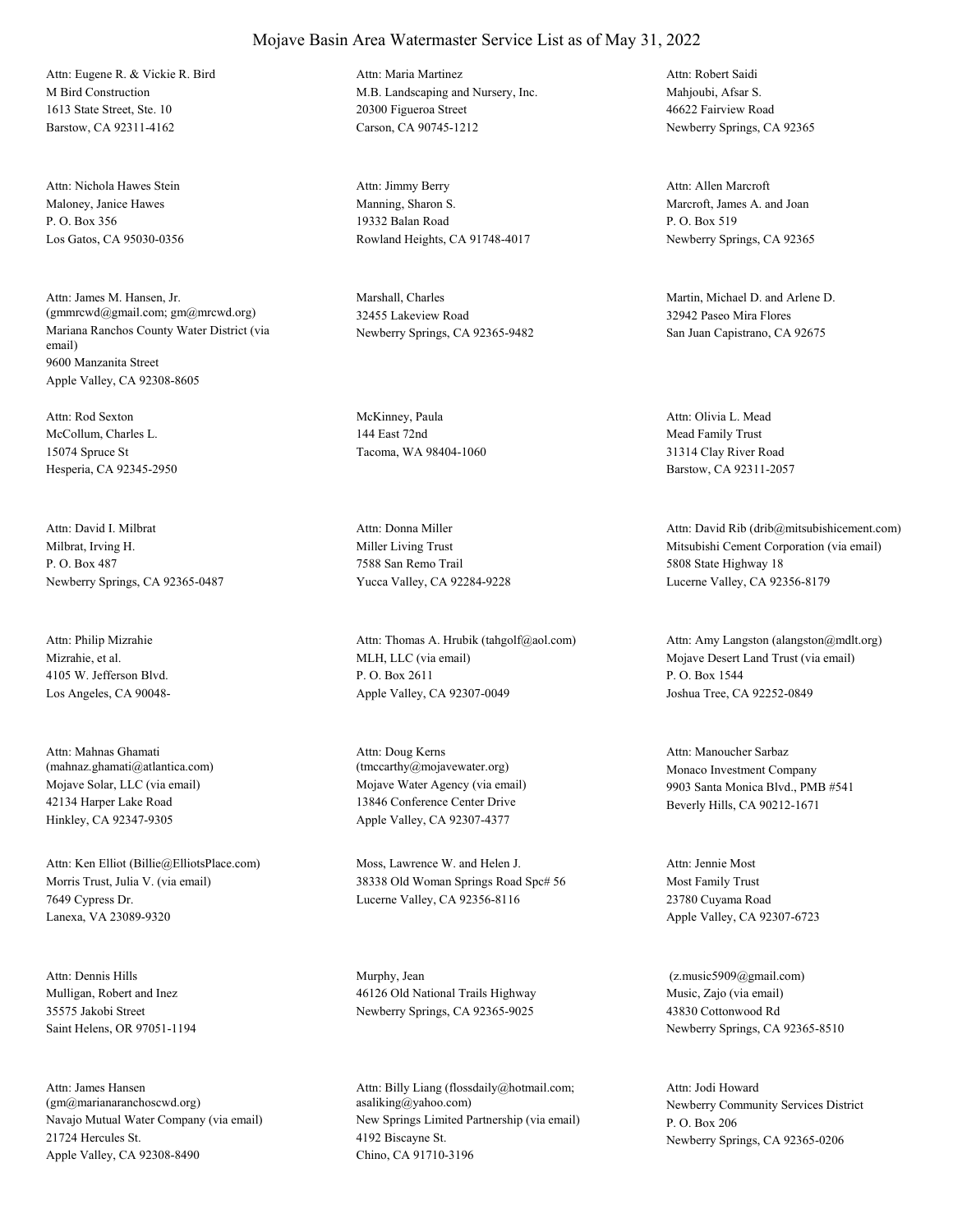Newberry Springs Recreational Lakes Association (via email) 32935 Dune Road, Space 10 Newberry Springs, CA 92365- Attn: Jeff Gaastra (jeff@weaponsedge.com)

Nuñez, Luis Segundo 9154 Golden Seal Court Hesperia, CA 92345-0197

Oasis World Mission (via email) P. O. Box 45 Apple Valley, CA 92307-0001 Attn: Chun Soo Ahn (chunsooahn@naver.com)

Omya California, Inc. (via email) 7225 Crystal Creek Rd Lucerne Valley, CA 92356-8646 Attn: Craig Maetzold (craig.maetzold@omya.com) Oro Grande School District

Pacific Gas and Electric Company (via email) 22999 Community Blvd. Hinkley, CA 92347-9592 Attn: Jessica Bails (J4Dx@pge.com) Pak, Kae Soo and Myong Hui Kang

Paustell, Joan Beinschroth (via email) 10275 Mockingbird Ave. Apple Valley, CA 92308-8303 (wndrvr@aol.com) Pearce, Craig L.

Pettigrew, Dan 285 N Old Hill Road

Polich, Donna 75 3rd Avenue #4 Chula Vista, CA 91910-1714

Price, Donald and Ruth 933 E. Virginia Way Barstow, CA 92311-4027

Quiros, Fransisco J. and Herrmann, Ronald 35969 Newberry Rd Newberry Springs, CA 92365-9438 Attn: Ron Herrmann

Norris Trust, Mary Ann 29611 Exeter Street Lucerne Valley, CA 92356-8261 Attn: Mary Ann Norris

Nunn Family Trust P. O. Box 545 Apple Valley, CA 92307-0010 Attn: Pearl or Gail Nunn

Odessa Water District (via email) 220 E. Mountain View Street, Suite A Barstow, CA 92311-2888 Attn: Kody Tompkins (ktompkins@barstowca.org) Ohai, Reynolds and Dorothy

P. O. Box 386 Oro Grande, CA 92368-0386 Attn: Nick Higgs

P. O. Box 1835 Lucerne Valley, CA 92356-1835

127 Columbus Dr Punxsutawney, PA 15767-1270

Fallbrook, CA 92028-2571 Phelan Piñon Hills Community Services District (via email) 4176 Warbler Road Phelan, CA 92371-8819 Attn: Sean Wright (swright@pphcsd.org; dbartz@pphcsd.org; llowrance@pphcsd.org) Poland, John R. and Kathleen A.

> Porter, Timothy M. 34673 Little Dirt Road Newberry Springs, CA 92365-9646

Pruett, Andrea P. O. Box 37 Newberry Springs, CA 92365

Rancheritos Mutual Water Company (via email) P. O. Box 348 Apple Valley, CA 92307 Attn: Elizabeth Murena (waterboy7F8@msn.com; etminav@aol.com) NSSLC, Inc. (via email) 9876 Moon River Circle Fountain Valley, CA 92708-7312 Attn: Kenton Eatherton (keatherton@verizon.net)

O. F. D. L., Inc. (via email) 32935 Dune Road, #10 Newberry Springs, CA 92365-9175 Attn: Jeff Gaastra (jeffgaastra@gmail.com; andy@seesmachine.com; bbswift4044@cox.net)

13450 Monte Vista Chino, CA 91710-5149 Attn: Dorothy Ohai

P and H Engineering and Development Corporation 1423 South Beverly Glen Blvd. Apt. A Los Angeles, CA 90024-6171 Attn: Taghi Shoraka

Patino, José 3914 W. 105th Street Inglewood, CA 90303-1815

Perko, Bert K. P. O. Box 762 Yermo, CA 92398-0762

5511 Tenderfoot Drive Fontana, CA 92336-1156 Attn: John Poland

Precision Investments Services, LLC 791 Price Street, #160 Pismo Beach, CA 93449-2529 Attn: Carin McKay

Quakenbush, Samuel R. (via email) 236 Iris Drive Martinsburg, WV 25404-1338 (s\_quakenbush@yahoo.com)

Reed, Mike 9864 Donaldson Road Lucerne Valley, CA 92356-8105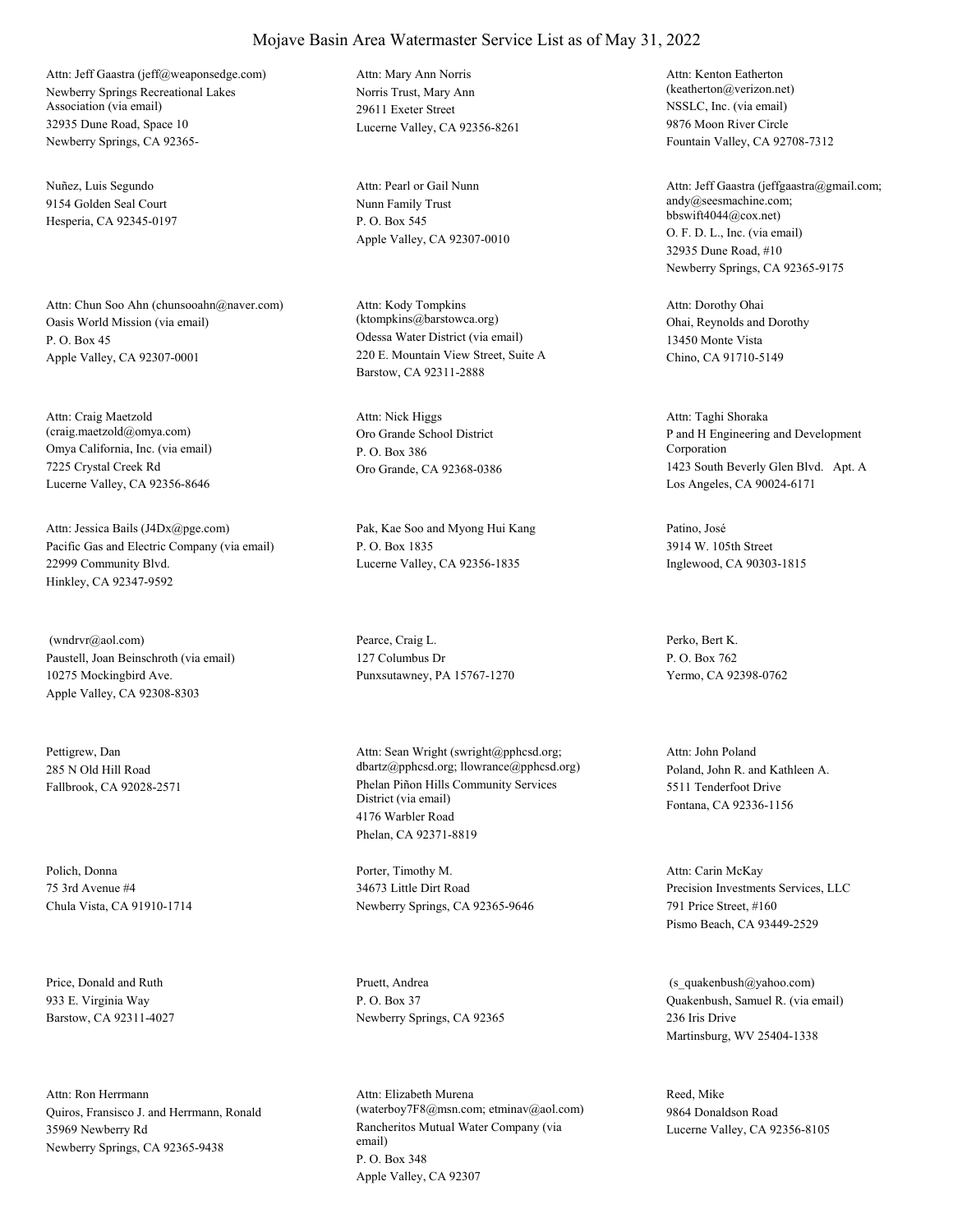Rhee, Andrew N. (via email) P. O. Box 989 Lucerne Valley, CA 92356-0989 (LucerneJujubeFarm@hotmail.com)

Rios, Mariano V. P. O. Box 1864 Barstow, CA 92312-1864 Attn: Josie Rios Rivero, Fidel V.

Robertson's Ready Mix P.O. Box 3600 Corona, CA 92878-3600 Attn: Jackie McEvoy

Rue Ranch, Inc. P. O. Box 133109 Big Bear Lake, CA 92315-8915 Attn: Sam Marich

S and E 786 Enterprises, LLC (via email) 3300 S. La Cienega Blvd. Los Angeles, CA 90016-3115 Attn: Jafar Rashid (jr123realestate@gmail.com)

Samra, Jagtar S. (via email) 10415 Edgebrook Way Northridge, CA 91326-3952 (BILLU711@Yahoo.com)

San Bernardino County Service Area 29 (via email) 222 W. Hospitality Lane, 2nd Floor (Spec San Bernardino, CA 92415-0450 Attn: Trevor Leja (trevor.leja@sdd.sbcounty.gov)

San Bernardino County Service Area 70J (via email) 222 W. Hospitality Lane, 2nd Floor - SDW San Bernardino, CA 92415-0450 Attn: Jared Beyeler (ssamaras@sdd.sbcounty.gov; jbeyeler@sdd.sbcounty.gov; waterquality@sdd.sbcounty.gov)

Sexton, Rodney A. and Sexton, Derek R. P.O. Box 155 Rim Forest, CA 92378- Attn: Rod Sexton

Rice, Henry C. and Diana 31823 Fort Cady Rd. Newberry Springs, CA 92365- Attn: Kelly Rice

612 Wellesly Drive Corona, CA 92879-0825

Rossi Family Trust, James Lawrence Rossi and Naomi P. O. Box 120 Templeton, CA 93465-0120 Attn: Susan Sommers

Ruisch Trust, Dale W. and Nellie H. 10807 Green Valley Road Apple Valley, CA 92308-3690 Attn: Dale W. Ruisch

Saba Family Trust dated July 24, 2018 (via email) 212 Avenida Barcelona San Clemente, CA 92672-5468 Attn: Sara Fortuna (sarajfortuna@gmail.com; fourteengkids@aol.com) Sagabean-Barker, Kanoeolokelani L. (via

San Bernardino Co Barstow - Daggett Airport 777 E. Rialto Ave San Bernardino, CA 92415-1005 Attn: Rebecca Mancha

San Bernardino County Service Area 42 (via email) 222 W. Hospitality Lane, 2nd Floor San Bernardino, CA 92415-0450 Attn: Jared Beyeler (ssamaras@sdd.sbcounty.gov; jbeyeler@sdd.sbcounty.gov; waterquality@sdd.sbcounty.gov)

Scray, Michelle A. Trust (via email) 16869 State Highway 173 Hesperia, CA 92345-9381 Attn: Michelle Scray (mcscray@aol.com)

Sheep Creek Water Company P. O. Box 291820 Phelan, CA 92329-1820 Attn: Chris Cummings Sheng, Jen

Rim Properties, A General Partnership 15434 Sequoia Road Hesperia, CA 92345-1667 Attn: Ian Bryant

Rizvi, S.R Ali (via email) 10917 Admirals Bay St. Victorville, CA 92392-4819 (RayRizvi@Yahoo.com)

Royal Way (via email) 11845 Olympic Boulevard, Suite 625 Los Angeles, CA 90064- Attn: John D. Zemanek (jz@zmlawpc.com)

S and B Brothers, LLC 1423 S. Beverly Glen Blvd., Ste. A Los Angeles, CA 90024-6171 Attn: Sherwin Shoraka

email) 42224 Valley Center Rd Newberry Springs, CA 92365 Attn: Kanoe Barker (kanoebarker@yahoo.com)

San Bernardino County - High Desert Detention Center (via email) 222 W. Hospitality Lane, 2nd Floor - SDW San Bernardino, CA 92415-0415 Attn: Jared Beyeler (waterquality@sdd.sbcounty.gov)

San Bernardino County Service Area 64 (via email) 222 W. Hospitality Lane, 2nd Floor - SDW San Bernardino, CA 92415-0450 Attn: Jared Beyeler (ssamaras@sdd.sbcounty.gov; jbeyeler@sdd.sbcounty.gov; waterquality@sdd.sbcounty.gov)

Service Rock Products Corporation (via email) P. O. Box 3600 Corona, CA 92878-3600 Attn: Jackie McEvoy (jackiem@rrmca.com)

5349 S Sir Richard Dr Las Vegas, NV 89110-0100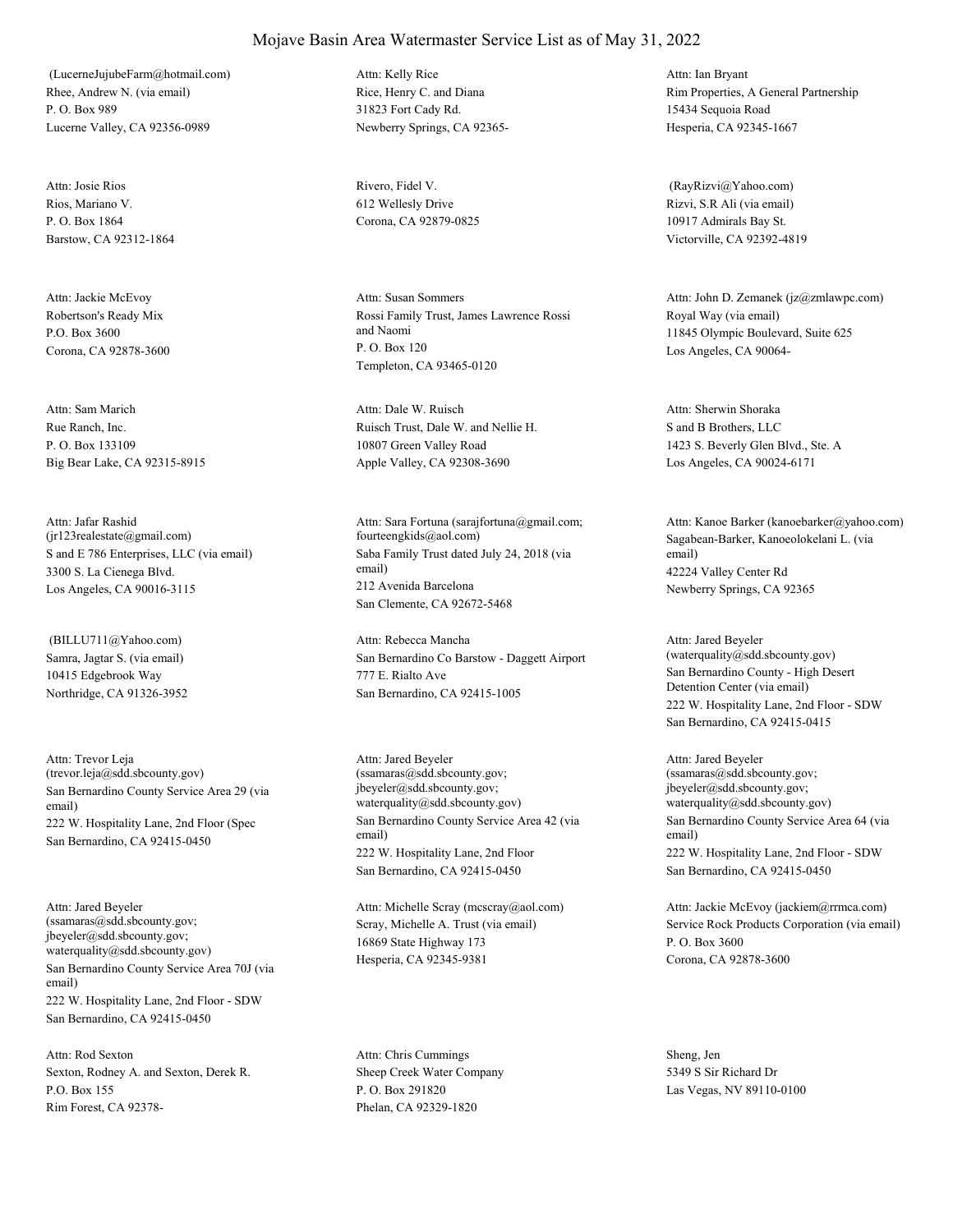Sheppard, Thomas and Gloria (via email) 33571 Fremont Road Newberry Springs, CA 92365-9520 (gloriasheppard14@gmail.com) Short, Jerome E.

Singh, et al. (via email) 4972 Yearling Avenue Irvine, CA 92604-2956 Attn: Nepal Singh (NepalSingh@yahoo.com)

Snowball Development, Inc. (via email) P. O. Box 2926 Victorville, CA 92393-2926 Attn: Steve Kim (stevekim1026@gmail.com)

Southern California Edison Company (via email) 2 Innovation Way, 2nd Floor Pomona, CA 91768-2560 Attn: Erika Clement (Shannon.Oldenburg@SCE.com; erika.clement@sce.com) Specialty Minerals, Inc. (via email)

Spillman, James R. and Nancy J. 12132 Wilshire

St. Antony Coptic Orthodox Monastery P. O. Box 100 Barstow, CA 92311-0100 Attn: Father Sarapamon

Sudmeier, Glenn W. 14253 Highway 138

Sunray Land Company, LLC (via email) P. O. Box 2576 Boise, ID 83701-2576 Attn: Clenera, LLC (cre.notices@clenera.com)

Tallakson Family Revocable Trust (via email) 11100 Alto Drive Oak View, CA 93022-9535 Attn: Bill and Elizabeth Tallakson (billtallakson@sbcglobal.net)

Thayer, Sharon 35924 Harvard Drive Newberry Springs, CA 92365-9637 P. O. Box 1104 Barstow, CA 92312-1104

Smith, Denise dba Amerequine Beauty, Inc P. O. Box 188 Newberry Springs, CA 92365-0188 Attn: Denise Smith Smith Smith, Porter and Anita

Son's Ranch P. O. Box 1767 Lucerne Valley, CA 92356 Attn: Chan Kyun Son

P. O. Box 558 Lucerne Valley, CA 92356-0558 Attn: Joshua Eberhardy (joshua.eberhardy@mineralstech.com)

Lucerne Valley, CA 92356-8834 Spring Valley Lake Association (via email) SVL Box 7001 Victorville, CA 92395-5107 Attn: Eric Miller (emiller@svla.com; alogan@svla.com;) Spring Valley Lake Country Club

> Starke, George A. and Jayne E. (via email) 8743 Vivero Street Rancho Cucamonga, CA 91730-1152 (chiefgs@verizon.net) Storm, Randall

Hesperia, CA 92345-9422 Summit Valley Ranch, LLC (via email) 220 Montgomery Street, Suite PH-10 San Francisco, CA 94104-3433 Attn: Alexandra Lioanag (sandra@halannagroup.com)

> Synagro-WWT, Inc. (dba Nursury Products, LLC) (via email) P. O. Box 1439 Helendale, CA 92342- Attn: Venny Vasquez (lbaroldi@synagro.com)

Tapie, Raymond L. 73270 Desert Greens Dr N Palm Desert, CA 92260-1206

Thomas, Stephen and Lori 4890 Topanga Canyon Bl. Woodland Hills, CA 91364-4229 Attn: Stephen Thomas

Silver Lakes Association P. O. Box 179 Helendale, CA 92342-0179 Attn: Westly Campbell

8443 Torrell Way San Diego, CA 92126-1254

Soppeland Revocable Trust (via email) 12138 Industrial Blvd, Ste 100 Victorville, CA 92395-4757 Attn: Jason Lamoreaux (JL@LamorGroup.com)

Sperry, Wesley P. O. Box 303 Newberry Springs, CA 92365-0303

7070 SVL Box Victorville, CA 92395-5152 Attn: Mitchell Brown

51432 130th Street Byars, OK 74831-7357

Sundown Lakes, Inc. (via email) 2141 Chelsea Road Palos Verdes, CA 90274- Attn: Mark Richardson (mark@richardsonsrv.com)

Szynkowski, Ruth J. 46750 Riverside Rd. Newberry Springs, CA 92365-9738 Attn: Russell Szynkowski

Teisan, Jerry (via email) P. O. Box 2089 Befair, WA 98528-2089 (jerryteisan@gmail.com)

Thompson Living Trust, James A. and Sula B. 22815 Del Oro Road Apple Valley, CA 92308 Attn: Lynnette L. Thompson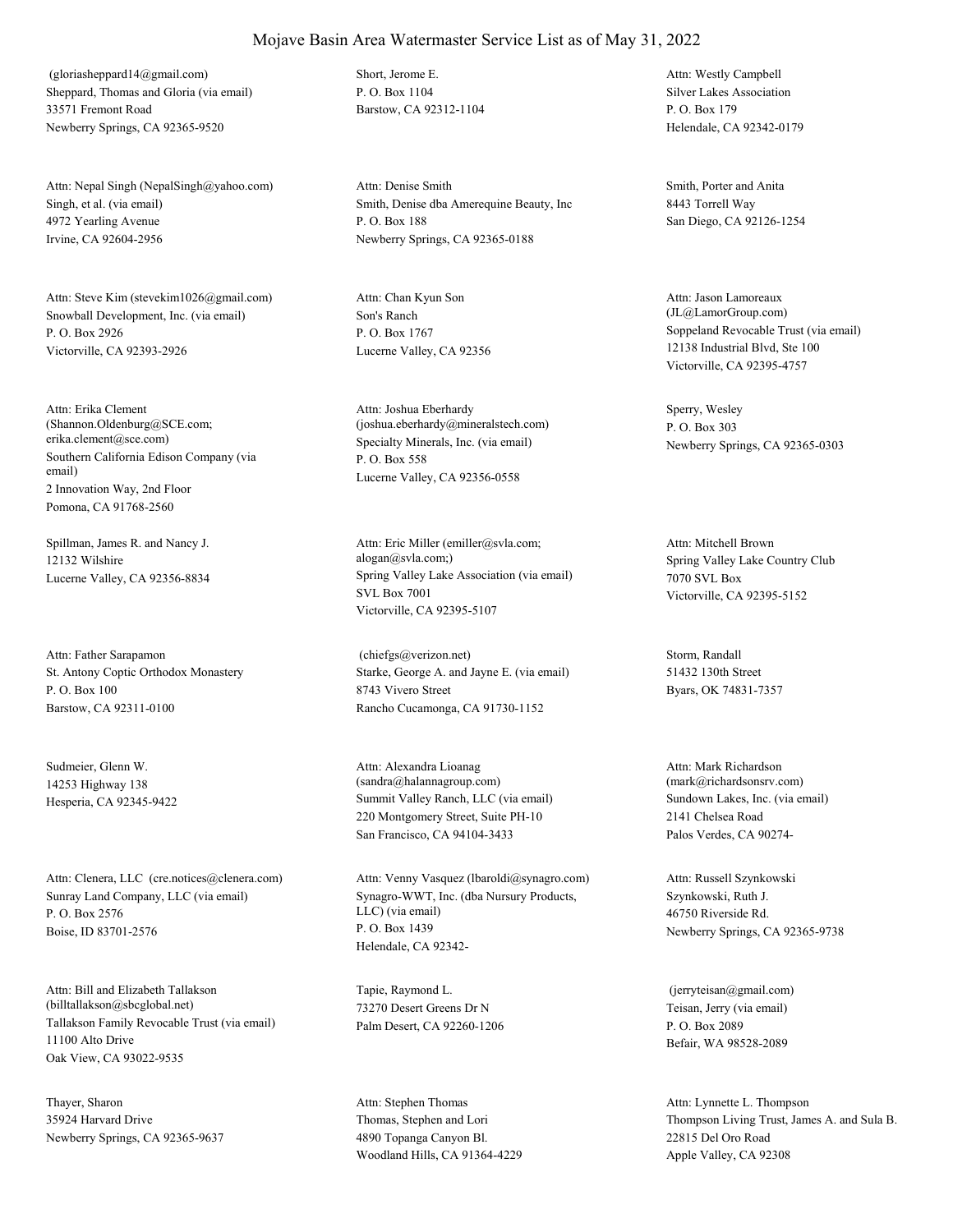Thompson Living Trust, R.L. and R.A. 9141 Deep Creek Road Apple Valley, CA 92308-8351 Attn: Rodger Thompson Thrasher, Gary

Triple H Partnership 35870 Fir Ave Yucaipa, CA 92399-9635 Attn: Jim Hoover

Union Pacific Railroad Company (via email) HC1 Box 33 Kelso, CA 92309- Attn: Aurelio Ibarra (aibarra@up.com; powen@up.com)

Van Dam Family Trust, Glen and Jennifer (via email) 3190 Cottonwood Avenue San Jacinto, CA 92582-4741 Attn: Glen and Jennifer Van Dam (gvandam@verizon.net) Van Dam Revocable Trust, E and S

Vanhoops Holdings, LP 8328 Valmont Road Boulder, CO 80301-4813 Attn: Traci Hoops

Victor Valley Memorial Park 17150 C Street Victorville, CA 92395-3330 Attn: Deidra Hitt

Victorville Water District, ID#2 (via email) P. O. Box 5001 Victorville, CA 92393-5001 Attn: Arnold Villarreal (sashton@victorvilleca.gov; avillarreal@victorvilleca.gov; dmathews@victorvilleca.gov)

Wakula Family Trust 11741 Ardis Drive Garden Grove, CA 92841-2423 Attn: Christian Joseph Wakula

Ward, Raymond P. O. Box 358 Newberry Springs, CA 92365-0358 14024 Sunflower Lane Oro Grande, CA 92368-9617

Troeger Family Trust, Richard H. (via email) P. O. Box 882 Wrightwood, CA 92397 Attn: Mike Troeger (mjtroeger@yahoo.com) Turner, Terry

Vaca, Andy and Teresita S. 5550 Avenue Juan Bautista Riverside, CA 92509-5613

26599 Community Blvd. Barstow, CA 92311-9779 Attn: Eldert and Susan Van Dam

Vernola Trust, Pat and Mary Ann P. O. Box 2190 Temecula, CA 92593-2190 Attn: John Driscoll

Victorville Water District, ID#1 (via email) P. O. Box 5001 Victorville, CA 92393-5001 Attn: Arnold Villarreal (avillarreal@victorvilleca.gov; kmetzler@victorvilleca.gov)

Vogler, Albert H. 17612 Danbury Ave. Hesperia, CA 92345-7073

Wang, Steven (via email) 2551 Paljay Avenue Rosemead, CA 91770-3204 (Jlow3367@gmail.com)

Weems, Lizzie 15940 Stoddard Wells Rd Victorville, CA 92395-2800

Thunderbird County Water District P. O. Box 1105 Apple Valley, CA 92307-1105 Attn: Christine Bispo

726 Arthur Lane Santa Maria, CA 93455-7403

Van Bastelaar, Alphonse 45475 Martin Road Newberry Springs, CA 92365-9625 Attn: Dean Van Bastelaar

Van Leeuwen Trust, John A. and Letie 44128 Silver Valley Road Newberry Springs, CA 92365-9588 Attn: Jacob Bootsma

Victor Valley Community College District 18422 Bear Valley Road Victorville, CA 92395-5850 Attn: John Nahlen

Victorville Water District, ID#1 (via email) P. O. Box 5001 Victorville, CA 92393-5001 Attn: Arnold Villarreal (avillarreal@victorvilleca.gov; ccun@victorvilleca.gov)

Wagner Living Trust 22530 Calvert Street Woodland Hills, CA 91367-1704 Attn: Joan Wagner

Ward, Ken and Barbara (via email) 14141 State Hwy 138 Hesperia, CA 92345-9339 Attn: Barbara Allard-Ward (kenbombero@aol.com; allardward@aol.com)

Weeraisinghe, Maithri N. P. O. Box 487 Barstow, CA 92312-0487

## Mojave Basin Area Watermaster Service List as of May 31, 2022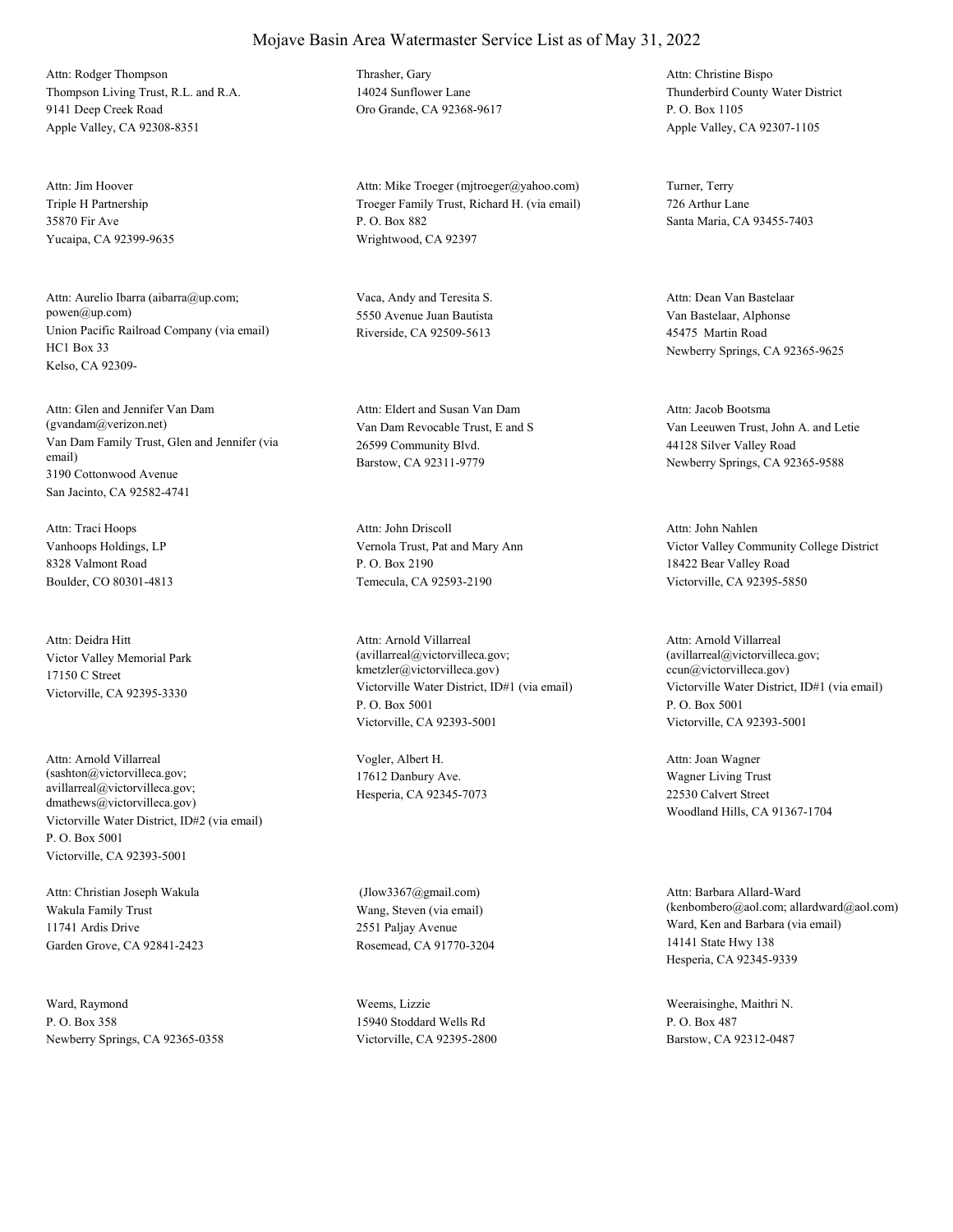Werner, Andrew J. (via email) 1718 N Sierra Bonita Ave Los Angeles, CA 90046-2231 (andrewwerner11@gmail.com)

West, Jimmie E.  $P \cap \text{Box } 98$ 

Westland Industries, Inc. 520 W. Willow St. Long Beach, CA 90806-2800 Attn: Genaro Zapata

Wilshire Road Partners 9903 Santa Monica Blvd., PMB #541 Beverly Hills, CA 90212-1671 Attn: Manoucher Sarbaz

WLSR, Inc. 236 E. Country Club Drive Henderson, NV 89015-7404 Attn: Mark J. Cluff

Aleshire & Wynder, LLP (via email) 2361 Rosecrans Avenue El Segundo, CA 90245-4916 Attn: Christine M. Carson, Esq. (ccarson@awattorneys.com) Suite 475

American AgCredit (via email) 42429 Winchester Road Temecula, CA 92590-2504 Attn: Alison Paap (apaap@agloan.com)

Baker, Manock & Jensen 5260 N. Palm Avenue, 4th Floor Fresno, CA 93704-2209 Attn: Christopher L. Campbell, Esq.

Brownstein Hyatt Farber Schreck, LLP (via email) 1021 Anacapa Street, 2nd Floor Santa Barbara, CA 93101-2102 Attn: Stephanie Osler Hastings, Esq. (SHastings@bhfs.com)

#### Mojave Basin Area Watermaster Service List as of May 31, 2022

West End Mutual Water Company P. O. Box 1732 Lucerne Valley, CA 92356 Attn: James Woody West, Howard and Suzy

Oro Grande, CA 92368-0098 Western Development and Storage, LLC (via email) 113 S. La Brea Ave, Floor 3 Los Angeles, CA 90036-2998 Attn: Andrew Werner (awerner@renewablegroup.com) Western Horizon Associates, Inc.

> Wet Set, Inc. (via email) 44505 Silver Valley Road, Lot #5 Newberry Springs, CA 92365-9565 Attn: Thomas G. Ferruzzo (tferruzzo@ferruzzo.com)

Withey, Connie (via email) P. O. Box 3513 Victorville, CA 92393-3513 Attn: Connie Tapie (praisethelord77777@yahoo.com)

Worsey, Joseph A. and Revae P. O. Box 422 Newberry Springs, CA 92365-0422 Attn: David A. Worsey

Aleshire & Wynder, LLP (via email) 2361 Rosecrans Avenue El Segundo, CA 90245-4916 Attn: Eric L. Dunn, Esq. (edunn@awattorneys.com) Suite 475

Atkinson, Andelson, Loya, Ruud & Romo (via email) 2151 River Plaza Drive Sacramento, CA 95833- Attn: Wesley A. Miliband, Esq. (wes.miliband@aalrr.com) Suite 300

Best, Best & Krieger LLP (via email) P.O. Box 1028 Riverside, CA 92502- Attn: Piero C. Dallarda, Esq. (piero.dallarda@bbklaw.com)

Brunick, McElhaney & Kennedy PLC (via email) 1839 Commercenter West San Bernardino, CA 92423-3130 Attn: William J. Brunick, Esq. (bbrunick@bmklawplc.com) P.O. Box 13130

9185 Loma Vista Road Apple Valley, CA 92308-0557

P. O. Box 397 Five Points, CA 93624-0397 Attn: Chung Cho Gong

Wiener, Melvin and Mariam S. 1626 N. Wilcox Avenue Los Angeles, CA 90028-6234

Witte, E. Daniel and Marcia 31911 Martino Drive Daggett, CA 92327-9752

Yang, Zilan (via email) 428 S. Atlantic Blvd #205 Monterey Park, CA 91754-3228 (thechelseaco@yahoo.com)

AlvaradoSmith, APC (via email) 1 MacArthur Place Santa Ana, CA 92707-5941 Attn: Thierry R. Montoya (tmontoya@alvaradosmith.com) Suite 200

Atkinson, Andelson, Loya-Ruud & Romo 3612 Mission Inn Avenue, Upper Level Riverside, CA 92501 Attn: W.W. Miller, Esq.

Best, Best & Krieger LLP (via email) 3750 University Avenue Riverside, CA 92502-1028 Attn: Eric L. Garner, Esq. (eric.garner@bbklaw.com) 3rd Floor

Caldwell & Kennedy 15476 West Sand Street Victorville, CA 92392 Attn: Terry Caldwell, Esq.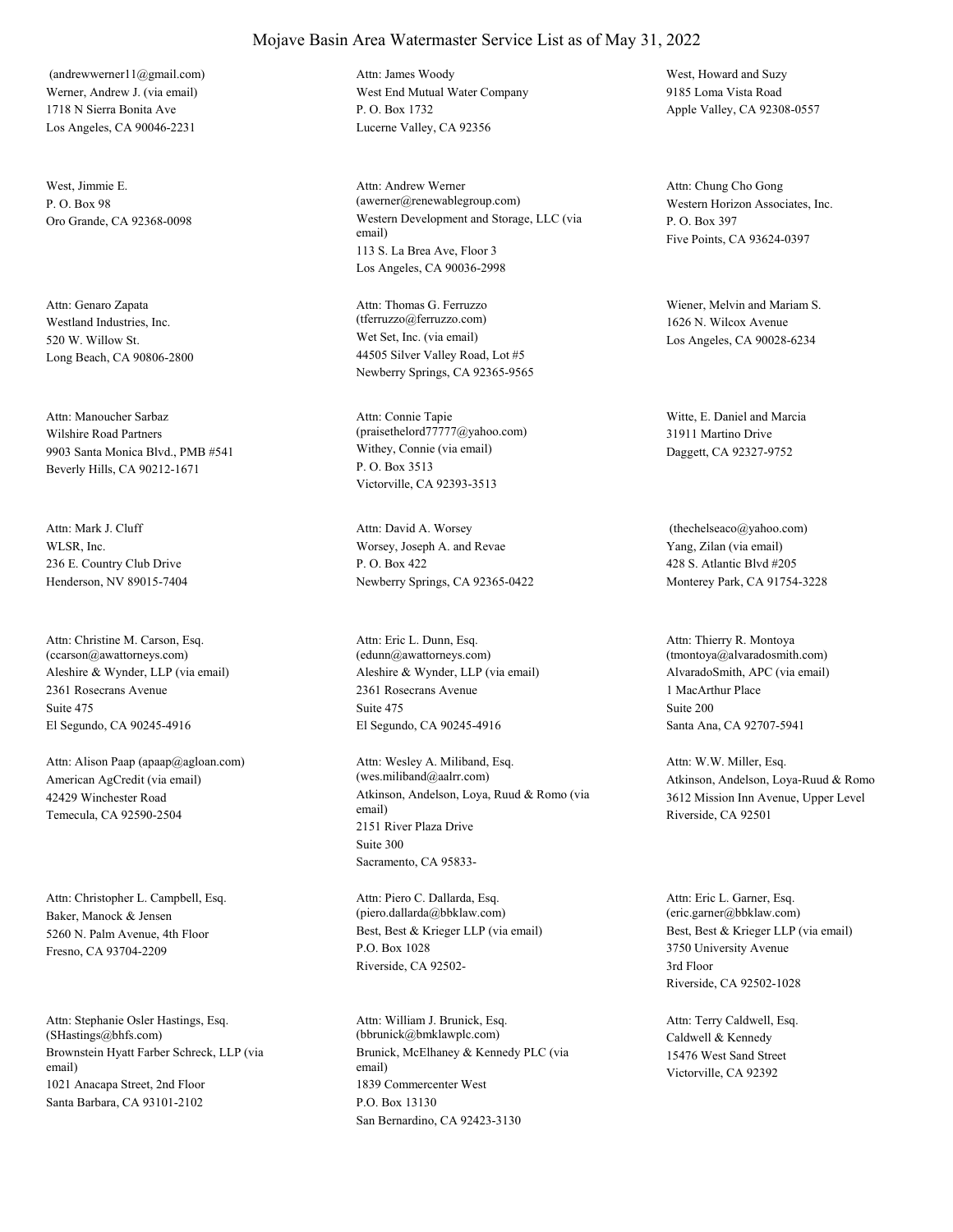California Department of Transportation 100 South Main Street, Suite 1300 Los Angeles, CA 90012-3702 Attn: Alexander Devorkin, Esq.

Colantuono, Highsmith & Whatley, PC 300 South Grand Avenue, Ste 2700 Los Angeles, CA 90071-3137 Attn: Michael G. Colantuono, Esq.

Cox, Castle & Nicholson 2049 Century Park East, 28th Floor Los Angeles, CA 90067 Attn: Ed Dygert, Esq.

Ducommun, Inc. 23301 S. Wilmington Avenue Carson, CA 90745 Attn: James S. Heiser, Esq.

Ferruzzo & Ferruzzo, LLP (via email) 3737 Birch Street, Suite 400 Newport Beach, CA 92660 Attn: Thomas G. Ferruzzo, Esq. (tferruzzo@ferruzzo.com)

Gresham, Savage, Nolan & Tilden, LLP (via email) 550 E Hospitality Ln, Ste. 500 San Bernardino, CA 92408-4208 Attn: Paige Gosney, Esq. (paige.gosney@greshamsavage.com;Dina.Snid er@GreshamSavage.com)

Kasdan, LippSmith Weber Turner, LLP (via email) 19900 MacArthur Blvd., Suite 850 Irvine, CA 92612- Attn: Michael Turner, Esq. (mturner@kasdancdlaw.com)

Law Offices of Robert C. Hawkins (via email) 14 Corporate Plaza, Suite 120 Newport, CA 92660 Attn: Robert C. Hawkins, Esq. (rhawkins@earthlink.net) McCormick, Kidman & Behrens

Mojave Water Agency (via email) 13846 Conference Center Drive Apple Valley, CA 92307 Attn: Allison Febbo (afebbo@mojavewater.org)

California Farm Bureau Federation 2300 River Plaza Drive Sacramento, CA 95833 Attn: Nancy McDonough

County of San Bernardino, County Counsel (via email) 385 N. Arrowhead Avenue, 4th Floor San Bernardino, CA 92415-0140 Attn: Dawn Martin (Dawn.Martin@cc.sbcounty.gov) Covington & Crowe

Department of Justice (via email) 300 S. Spring Street, Suite 1700 Los Angeles, CA 90013 Attn: Noah GoldenKrasner, Dep (Noah.GoldenKrasner@doj.ca.gov)

Fennemore LLP (via email) 550 East Hospitality Lane San Bernardino, CA 92408-4206 Attn: Derek Hoffman, Esq. (dhoffman@fennemorelaw.com) Suite 350

Golden State Water Company (via email) 160 W. Via Verde, Suite 100 San Dimas, CA 91773- Attn: Toby Moore, PhD, PG, CHG (TobyMoore@gswater.com)

Gutierrez, Preciado & House 3020 E. Colorado BLVD Pasadena, CA 91107-3840 Attn: Calvin R. House, Esq.

Lagerlof, Senecal, Gosney & Kruse, LLP (via email) 301 N. Lake Avenue, 10th Floor Pasadena, CA 91101-5123 Attn: Thomas S. Bunn, Esq. (TomBunn@lagerlof.com) Law Offices of Fred J. Knez

695 Town Center Drive, Suite 400 Costa Mesa, CA 92626-7187 Attn: Arthur G. Kidman, Esq.

Nossaman LLP (via email) 777 South Figueroa Street, 34th Floor Los Angeles, CA 90017- Attn: Frederic A. Fudacz, Esq. (ffudacz@nossaman.com)

Caufield & James, LLP (via email) 2851 Camino Del Rio South, Suite 410 San Diego, CA 92108- Attn: Jeffery L. Caufield, Esq. (Jeff@caufieldjames.com)

1131 West 6th Street Ontario, CA 91762 Attn: Robert E. Dougherty, Esq. Suite 300

Department of Justice (via email) 300 S. Spring Street, Suite 1702 Los Angeles, CA 90013 Attn: Marilyn Levin, Dep (Marilyn.Levin@doj.ca.gov)

Fennemore LLP (via email) 550 East Hospitality Lane San Bernardino, CA 92408-4206 Attn: Marlene Allen Murray, Esq. (mallenmurray@fennemorelaw.com) Suite 350

Green de Bortnowsky, LLP (via email) 30077 Agoura Court, Suite 210 Agoura Hills, CA 91301-2713 Attn: Michelle McCarron (mmccarron@gdblawoffices.com; andre@gdblawoffices.com)

Hill, Farrer & Burrill 300 S. Grand Avenue, 37th Floor Los Angeles, CA 90071 Attn: Curtis Ballantyne, Esq. 1 California Plaza

6780 Indiana Ave, Ste 150 Riverside, CA 92506-4253 Attn: Fred J. Knez, Esq.

Mojave Basin Area Watermaster (via email) 13846 Conference Center Drive Apple Valley, CA 92307 Attn: Valerie L. Wiegenstein (watermaster@mojavewater.org)

Olivarez Madruga Lemieux O'Neill, LLP (via email) 500 South Grand Avenue, 12th Floor Los Angeles, CA 90071-2609 Attn: Kieth Lemieux (KLemieux@omlolaw.com)